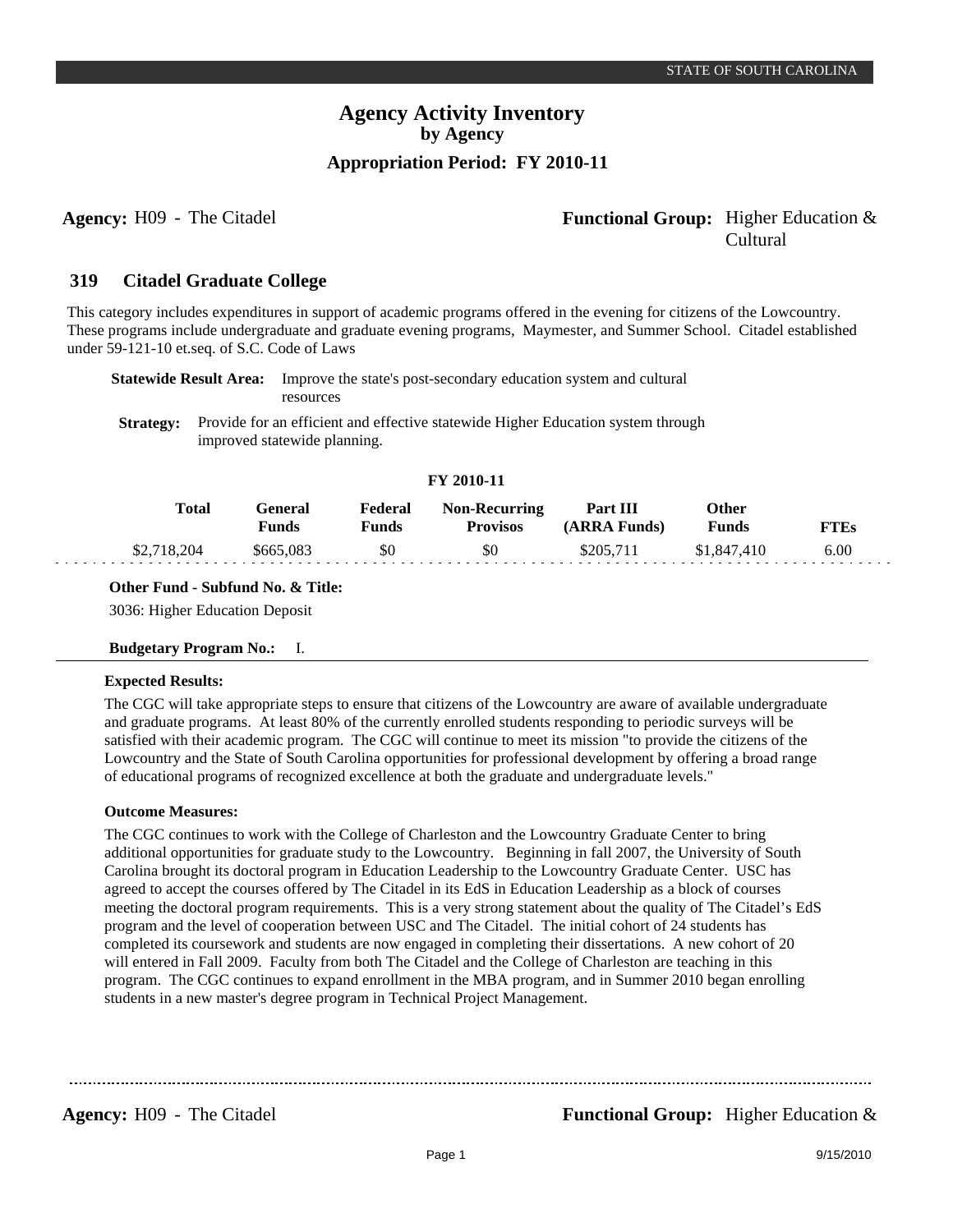### Cultural

#### **ROTC Departments 320**

This category includes expenditures in support of the ROTC programs offered by The Citadel in support of its mission "to educate and prepare graduates to become principled leaders in all walks of life by instilling core values of The Citadel in a disciplined, academic environment." Section 59-121-10 et.seq.

**Statewide Result Area:** Improve the state's post-secondary education system and cultural resources

**Strategy:** Provide for employability and quality of life opportunities for our graduates.

| Total     | General<br><b>Funds</b> | Federal<br>Funds | <b>Non-Recurring</b><br><b>Provisos</b> | <b>Part III</b><br>(ARRA Funds) | <b>Other</b><br><b>Funds</b> | <b>FTEs</b> |
|-----------|-------------------------|------------------|-----------------------------------------|---------------------------------|------------------------------|-------------|
| \$215,323 | \$52.685                | \$0              | SO.                                     | \$16.295                        | \$146.343                    | 3.00        |

**FY 2010-11**

**Other Fund - Subfund No. & Title:**

3036: Higher Education Deposit

#### **Budgetary Program No.:** I.

#### **Expected Results:**

The ROTC detachments at The Citadel will be an integral part of achieving The Citadel's vision of "achieving excellence in educating principled leaders." The Citadel will continue to be among the top producers of ROTC officers in the country by commissioning at least 30% of each graduating cadet class.

#### **Outcome Measures:**

In the past five years, the percent of the graduating cadet class accepting a commission has ranged from a high of 40% to a low of 27% with an average of 32.2%. In 2008-09, 144 cadets, 33% of the cadet graduates, accepted a commission in the Army, Air Force, Navy, Marines, or National Guard.

**Agency:** H09 - The Citadel **Functional Group:** Higher Education & Cultural

#### **School of Business Administration 321**

Expenditures enable the School of Business Administration to address the mission of the College "to educate and prepare graduates to become principled leaders in all walks of life by instilling core values of The Citadel in a disciplined, academic environment." The Citadel's primary purpose has been to educate undergraduates as members of the SC Corps of Cadets and to prepare them for post-graduate positions of leadership through academic programs of recognized excellence supported by the best features of a structured military environment. A complementary purpose of The Citadel, realized through The Citadel Graduate College, is to provide the citizens of the Lowcountry and the State of SC opportunities for professional development by offering a broad range of educational programs of recognized excellence at both the graduate and undergraduate levels. These programs are designed to accommodate the needs of non-traditional students seeking traditional and demanding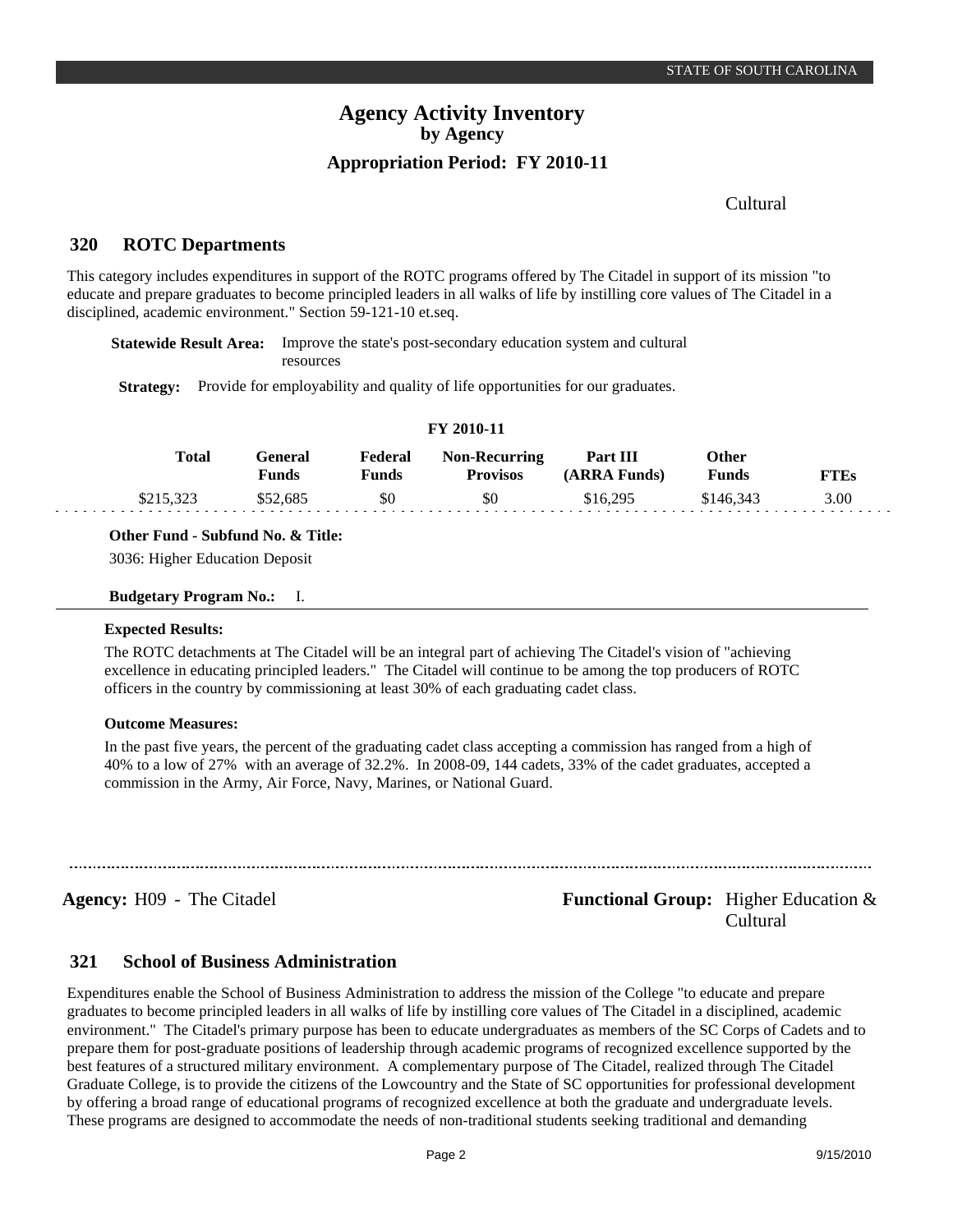academic challenges. Citadel established under 59-121-10 et.seq. of S.C. Code of Laws.

### **Statewide Result Area:** Improve the state's post-secondary education system and cultural resources

**Strategy:** Provide for an efficient and effective statewide Higher Education system through improved statewide planning.

### **FY 2010-11**

| Total       | General<br><b>Funds</b> | Federal<br><b>Funds</b> | <b>Non-Recurring</b><br><b>Provisos</b> | Part III<br>(ARRA Funds) | <b>Other</b><br><b>Funds</b> | FTEs  |
|-------------|-------------------------|-------------------------|-----------------------------------------|--------------------------|------------------------------|-------|
| \$5,175,069 | \$1,266,222             | -80                     | \$0                                     | \$391.644                | \$3,517,203                  | 24.90 |

**Other Fund - Subfund No. & Title:**

3036: Higher Education Deposit

#### **Budgetary Program No.:** I.

#### **Expected Results:**

The Citadel's Business Administration programs will be fully accredited by the Association to Advance Collegiate Schools of Business. Degree programs will meet productivity standards and will maintain full approval of the South Carolina Commission on Higher Education.

#### **Outcome Measures:**

All programs are fully accredited and meet productivity standards and have full approval of the South Carolina Commission on Higher Education. The School of Business Administration a highly successful review by AACSB in 2010. Underscoring its commitment to the economic growth of the Lowcountry, The Citadel School of Business Administration partnered with the South Carolina Small Business Development Center to expand services to new and existing entrepreneurs in the Charleston Metro area. The Citadel opened a Small Business Development Center on campus in 2009. The School of Business Administration's Mentor Program was recognized by the National Academic Advising Association as an exemplary practice. Cooperative arrangements have been made with the Schools of Medicine and Pharmacy at MUSC to enable their students to concurrently pursue the MBA at The Citadel.

**Agency:** H09 - The Citadel **Functional Group:** Higher Education & Cultural

#### **School of Education 322**

Expenditures enable the School of Education to address the mission of the College "to educate and prepare graduates to become principled leaders in all walks of life by instilling core values of The Citadel in a disciplined, academic environment." The Citadel's primary purpose has been to educate undergraduates as members of the South Carolina Corps of Cadets and to prepare them for post-graduate positions of leadership through academic programs of recognized excellence supported by the best features of a structured military environment. A complementary purpose of The Citadel, realized through the College of Graduate and Professional Studies, is to provide the citizens of the Lowcountry and the State of South Carolina opportunities for professional development by offering a broad range of educational programs of recognized excellence at both the graduate and undergraduate levels. These programs are designed to accommodate the needs of non-traditional students seeking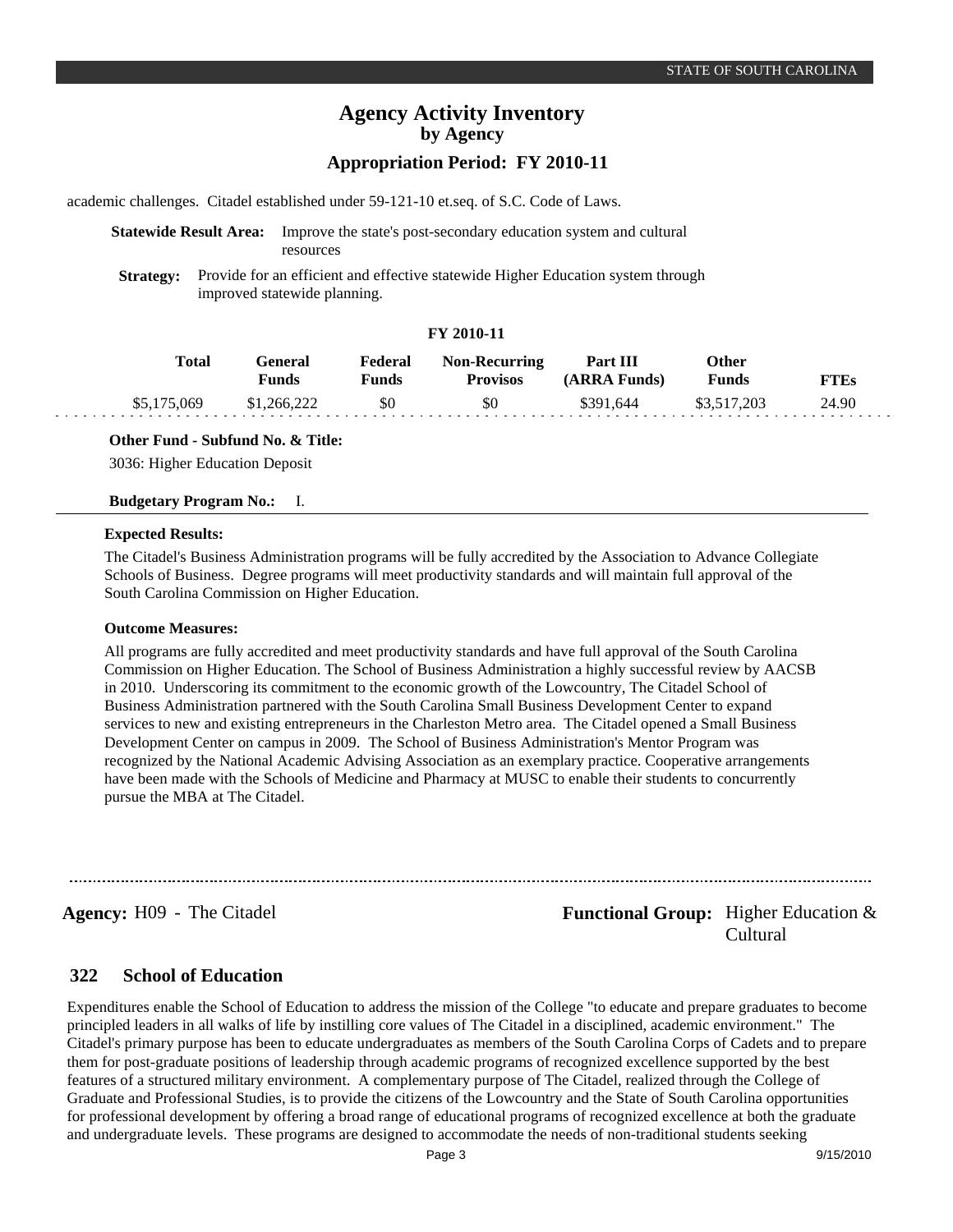traditional and demanding academic challenges. Section 59-121-10 et.seq.

### **Statewide Result Area:** Improve the state's post-secondary education system and cultural resources

**Strategy:** Provide for an efficient and effective statewide Higher Education system through improved statewide planning.

### **FY 2010-11**

| Total       | General<br>Funds | Federal<br>Funds | <b>Non-Recurring</b><br><b>Provisos</b> | Part III<br>(ARRA Funds) | Other<br>Funds | "TEs  |
|-------------|------------------|------------------|-----------------------------------------|--------------------------|----------------|-------|
| \$2,638,324 | \$645,538        | \$0              | \$0                                     | \$199,666                | \$1,793,120    | 16.15 |

**Other Fund - Subfund No. & Title:**

3036: Higher Education Deposit

#### **Budgetary Program No.:** I.

#### **Expected Results:**

The programs of the School of Education leading to initial K-12 certification or development of K-12 professionals will be fully accredited by the National Council for Accreditation of Teacher Education. Degree Programs will meet productivity standards and will maintain full approval of the South Carolina Commission on Higher Education.

#### **Outcome Measures:**

All programs are fully accredited, meet productivity standards, and have full approval of the South Carolina Commission on Higher Education. NCATE's Unit Accreditation Board granted The Citadel full accreditation of its professional education programs through 2013. The School of Education established a new Student Affairs concentration as part of the graduate degree in educational counseling and a new Student Affairs graduate level certificate program for those interested in a student services career in higher education. The partnership with the Lowcountry Graduate Center (LGC) brought the USC PhD in Educational Leadership to the Lowcountry Graduate Center. An initial cohort of 24 completed their coursework last year and began their dissertation and a second cohort of 20 began in the summer of 2009. Faculty from The Citadel and the College of Charleston are teaching in this program. Efforts continue to establish a STEM Educational Center at The Citadel and to transform our GEAR UP and Wachovia projects into more sustainable partnerships with CCSD. In Summer 2010, The Citadel hired a Director for the STEM Center. In 2009, The Citadel implemented additional degree programs in Secondary Teaching in the areas of Biology, Chemistry and K-12 certification in Modern Languages.

**Agency:** H09 - The Citadel **Functional Group:** Higher Education & Cultural

#### **School of Engineering 323**

Expenditures enable the School of Engineering to address the mission of the College "to educate and prepare graduates to become principled leaders in all walks of life by instilling core values of The Citadel in a disciplined, academic environment." The Citadel's primary purpose has been to educate undergraduates as members of the South Carolina Corps of Cadets and to prepare them for post-graduate positions of leadership through academic programs of recognized excellence supported by the best features of a structured military environment. A complementary purpose of The Citadel, realized through the College of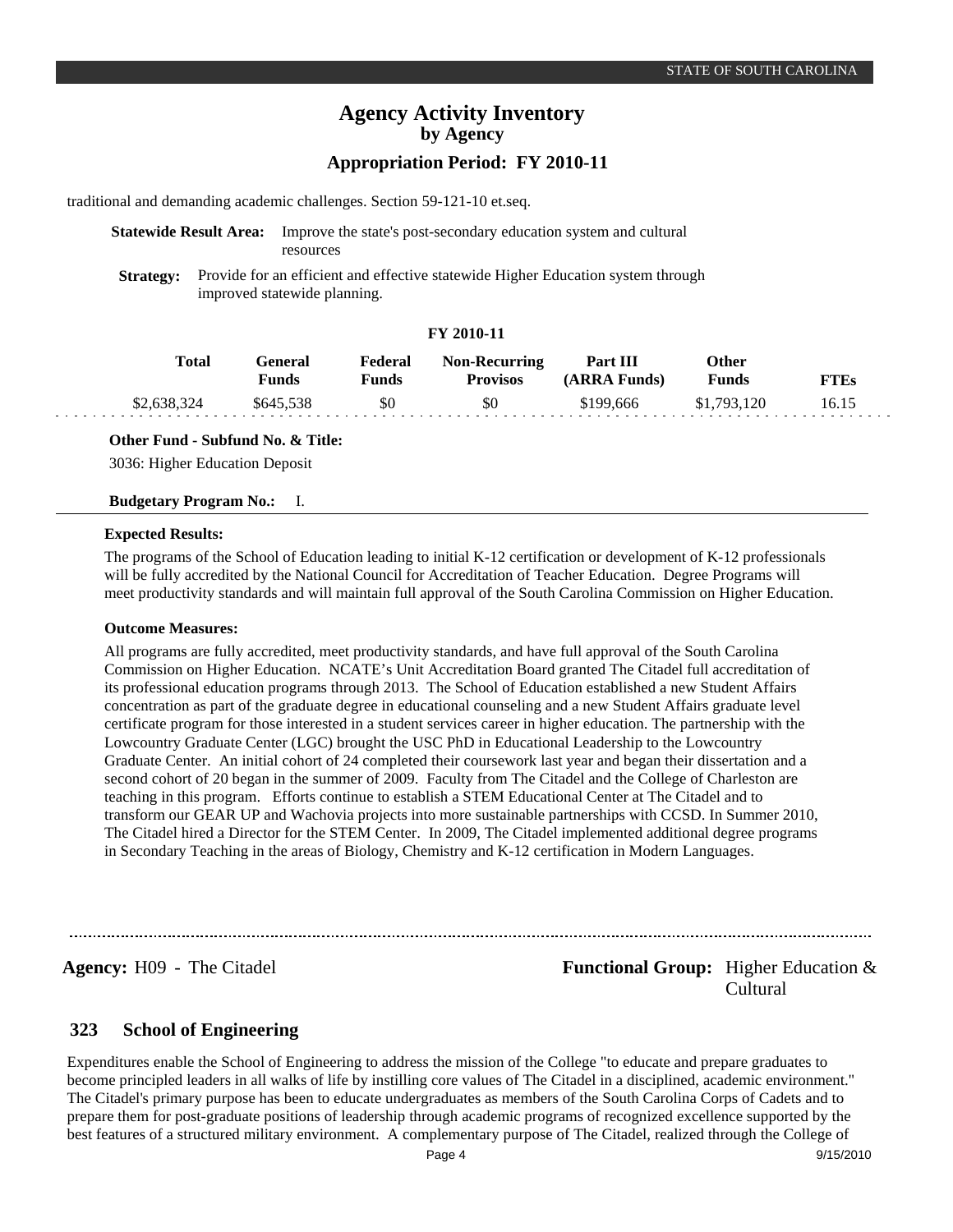# **Agency Activity Inventory by Agency**

### **Appropriation Period: FY 2010-11**

Graduate and Professional Studies, is to provide the citizens of the Lowcountry and the State of South Carolina opportunities for professional development by offering a broad range of educational programs of recognized excellence at both the graduate and undergraduate levels. These programs are designed to accommodate the needs of non-traditional students seeking traditional and demanding academic challenges. Section 59-121-10 et.seq.

**Statewide Result Area:** Improve the state's post-secondary education system and cultural resources

**Strategy:** Provide for an efficient and effective statewide Higher Education system through improved statewide planning.

#### **FY 2010-11**

| Total       | General<br>Funds | Federal<br>Funds | <b>Non-Recurring</b><br><b>Provisos</b> | Part III<br>(ARRA Funds) | Other<br>Funds | FTEs  |
|-------------|------------------|------------------|-----------------------------------------|--------------------------|----------------|-------|
| \$2,985,422 | \$730,465        | \$0              | \$0                                     | \$225,934                | \$2,029,023    | 17.00 |

**Other Fund - Subfund No. & Title:**

3036: Higher Education Deposit

### **Budgetary Program No.:** I.

#### **Expected Results:**

All Engineering programs will be fully accredited by the Engineering Accreditation Commission/Accreditation Board for Engineering and Technology. Degree programs will meet productivity standards and will maintain full approval of the South Carolina Commission on Higher Education.

#### **Outcome Measures:**

All programs are fully accredited and meet productivity standards and have full approval of the South Carolina Commission on Higher Education. In Fall 2008, the Department of Civil and Environmental Engineering and the Department of Electrical and Computer Engineering underwent a rigorous re-accreditation self-study process and were fully accredited by ABET. As part of the strategic planning process, the School of Engineering in collaboration with the Schools of Education and Science and Mathematics, is working with the CCSC to develop a STEM Center at The Citadel. The Citadel School of Engineering is working with Middle Schools and High Schools in the Low-Country area to develop Project Lead the Way curricula and technology centered Charter Schools. Faculty in the School of Engineering continue curricular preparations for a new graduate program in Technical Project Management.

### **Agency:** H09 - The Citadel **Functional Group:** Higher Education & Cultural

#### **School of Humanities and Social Sciences 324**

Expenditures enable the School of Humanities and Social Sciences to address the mission of the College "to educate and prepare graduates to become principled leaders in all walks of life by instilling core values of The Citadel in a disciplined, academic environment." The Citadel's primary purpose has been to educate undergraduates as members of the South Carolina Corps of Cadets and to prepare them for post-graduate positions of leadership through academic programs of recognized excellence supported by the best features of a structured military environment. A complementary purpose of The Citadel,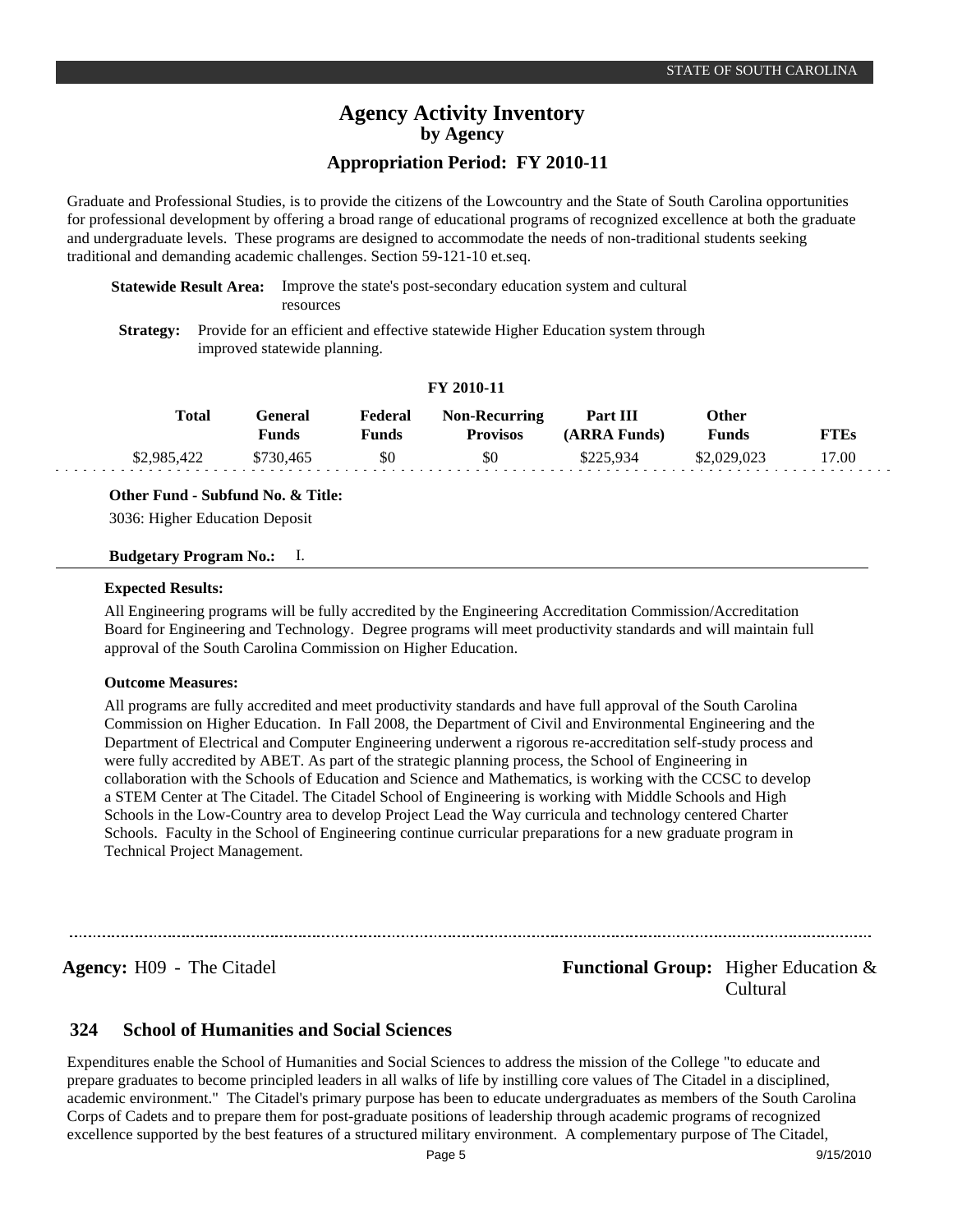realized through the College of Graduate and Professional Studies, is to provide the citizens of the Lowcountry and the State of South Carolina opportunities for professional development by offering a broad range of educational programs of recognized excellence at both the graduate and undergraduate levels. These programs are designed to accommodate the needs of nontraditional students seeking traditional and demanding academic challenges. Section 59-121-10 et.seq.

**Statewide Result Area:** Improve the state's post-secondary education system and cultural resources

**Strategy:** Provide for an efficient and effective statewide Higher Education system through improved statewide planning.

#### **FY 2010-11**

| Total       | Feneral<br>Funds | Federal<br>Funds | <b>Non-Recurring</b><br><b>Provisos</b> | Part III<br>(ARRA Funds) | Other<br><b>Funds</b> | FTEs  |
|-------------|------------------|------------------|-----------------------------------------|--------------------------|-----------------------|-------|
| \$9,408,596 | \$2,302,071      | \$0              | \$0                                     | \$712,032                | \$6,394,493           | 57.75 |

**Other Fund - Subfund No. & Title:**

3036: Higher Education Deposit

### **Budgetary Program No.:** I.

#### **Expected Results:**

All programs will meet productivity standards and will maintain full approval of the South Carolina Commission on Higher Education. The School Psychology will be fully accredited by the National Association of School Psychologists and the Clinical Counseling will be fully accredited by the Masters in Psychology Accreditation Council. The core curriculum courses and sequences in English, History, Language, and Social Science will address the core curriculum expectations of the College.

#### **Outcome Measures:**

All programs have been approved by the South Carolina Commission on Higher Education and meet productivity standards. Both the School Psychology and Clinical Counseling Programs are fully accredited. Minors have been introduced in Leadership, East Asian Studies, and African American Studies. The School of Humanities and Social Sciences is a recipient of a \$201,726 DoD Project Go Grant from the Institute of International Education. The grant provides support for an additional course in Chinese language instruction, tutorial programs and scholarships for ROTC cadets to study in China. The Citadel's Oral History Program launched successfully in Fall 2008 and completed several important projects on Veterans of WWII and secured additional funding sources during the 2009-2010 academic year. The School of Humanities and Social Sciences also facilitated the 2009 Symposium on Military Legitimacy and Leadership.

**Agency:** H09 - The Citadel **Functional Group:** Higher Education & Cultural

#### **School of Science and Mathematics 325**

Expenditures enable the School of Science and Mathematics to address the mission of the College "to educate and prepare graduates to become principled leaders in all walks of life by instilling core values of The Citadel in a disciplined, academic environment." The Citadel's primary purpose has been to educate undergraduates as members of the SC Corps of Cadets and to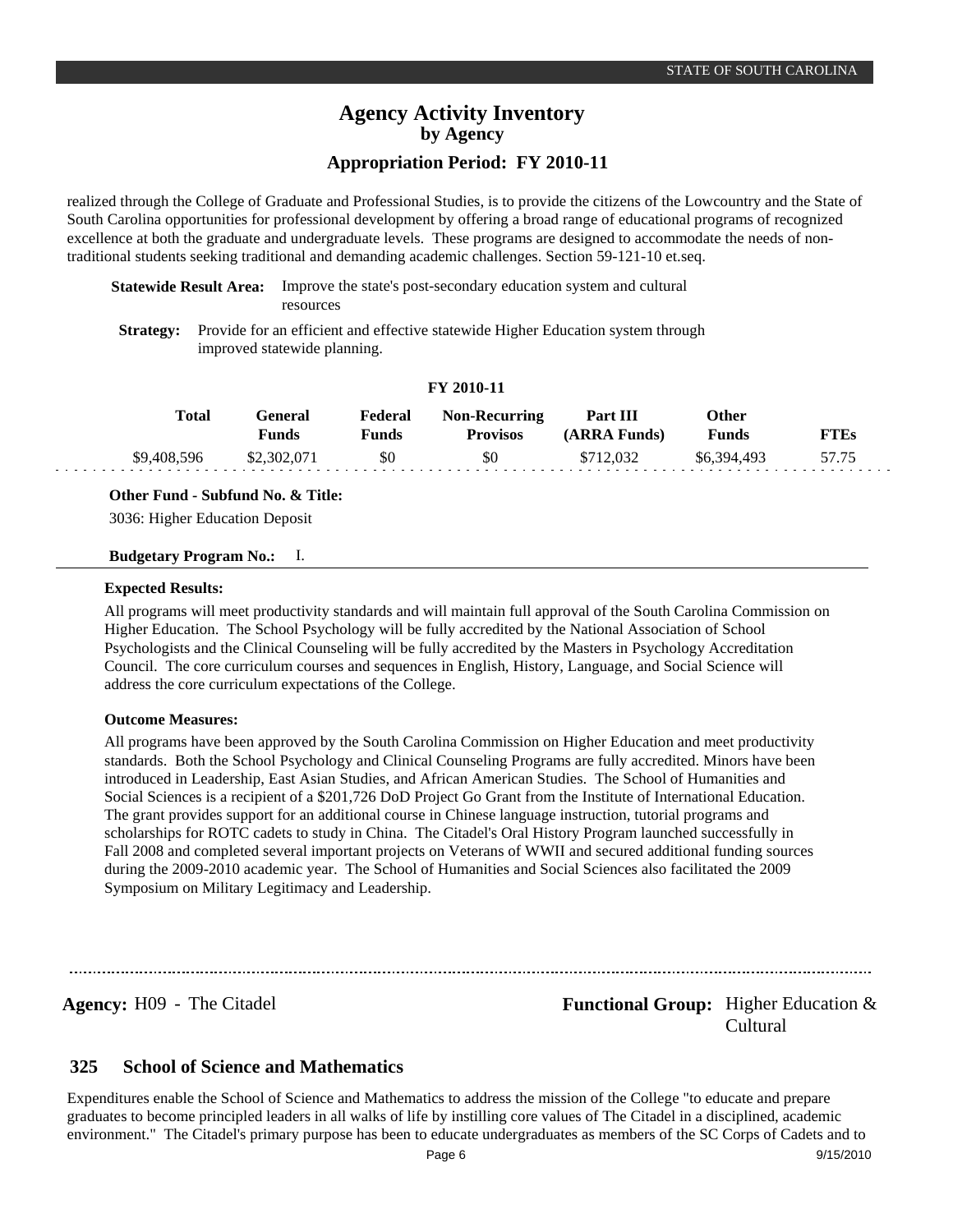prepare them for post-graduate positions of leadership through academic programs of recognized excellence supported by the best features of a structured military environment. A complementary purpose of The Citadel, realized through The Citadel Graduate College, is to provide the citizens of the Lowcountry and the State of SC opportunities for professional development by offering a broad range of educational programs of recognized excellence at both the graduate and undergraduate levels. These programs are designed to accommodate the needs of non-traditional students seeking traditional and demanding academic challenges. Citadel established under 59-121-10 et.seq. of S.C. Code of Laws.

|           | <b>Statewide Result Area:</b> Improve the state's post-secondary education system and cultural |
|-----------|------------------------------------------------------------------------------------------------|
|           | resources                                                                                      |
| Strotogy. | Provide for an efficient and effective statewide Higher Education system through               |

or an efficient and effective statewide Higher Education system through improved statewide planning.

#### **FY 2010-11**

| Total       | General<br>Funds | Federal<br>Funds | <b>Non-Recurring</b><br><b>Provisos</b> | Part III<br>(ARRA Funds) | Other<br><b>Funds</b> | <b>FTEs</b> |
|-------------|------------------|------------------|-----------------------------------------|--------------------------|-----------------------|-------------|
| \$8,093,730 | \$1,980,353      | \$0              | \$0                                     | \$612.525                | \$5,500,852           | 47.50       |

#### **Other Fund - Subfund No. & Title:**

3036: Higher Education Deposit

**Budgetary Program No.:** I.

#### **Expected Results:**

All accreditable Science and Mathematics programs will be fully accredited by the appropriate organization. Degree programs will meet productivity standards and will maintain full approval of the South Carolina Commission on Higher Education. The core curriculum science and mathematics requirements will address the core curriculum expectations of the College.

#### **Outcome Measures:**

All Science and Mathematics programs meet productivity standards and have full approval of the SC Commission on Higher Education. The BS in Chemistry is approved by the American Chemical Society. The Department of Mathematics and Computer Science received full accreditation of the Computer Science Program in summer 2008. The Departments of Biology, Chemistry, and Physics are presented to CHE proposals to add Teaching Specializations to the BS Biology and BA Chemistry, which were approved in 2009-2010. These teaching specializations will lead to SDE teaching certifications in Biology and Chemistry and comprehensive Science and will prepare these students to teach Physical Science. These programs are part of The Citadel's efforts to address expectations of the EEDA relative to addressing teacher shortages in critical needs areas.

**Agency:** H09 - The Citadel **Functional Group:** Higher Education & Cultural

#### **Research 326**

This category includes all expenditures for activities specifically organized to produce research outcomes, whether commissioned by an agency external to the institution or separately budgeted by an organizational unit within the institution. Also, includes expenditures for individuals and/or project research as well as those of institutes and research centers.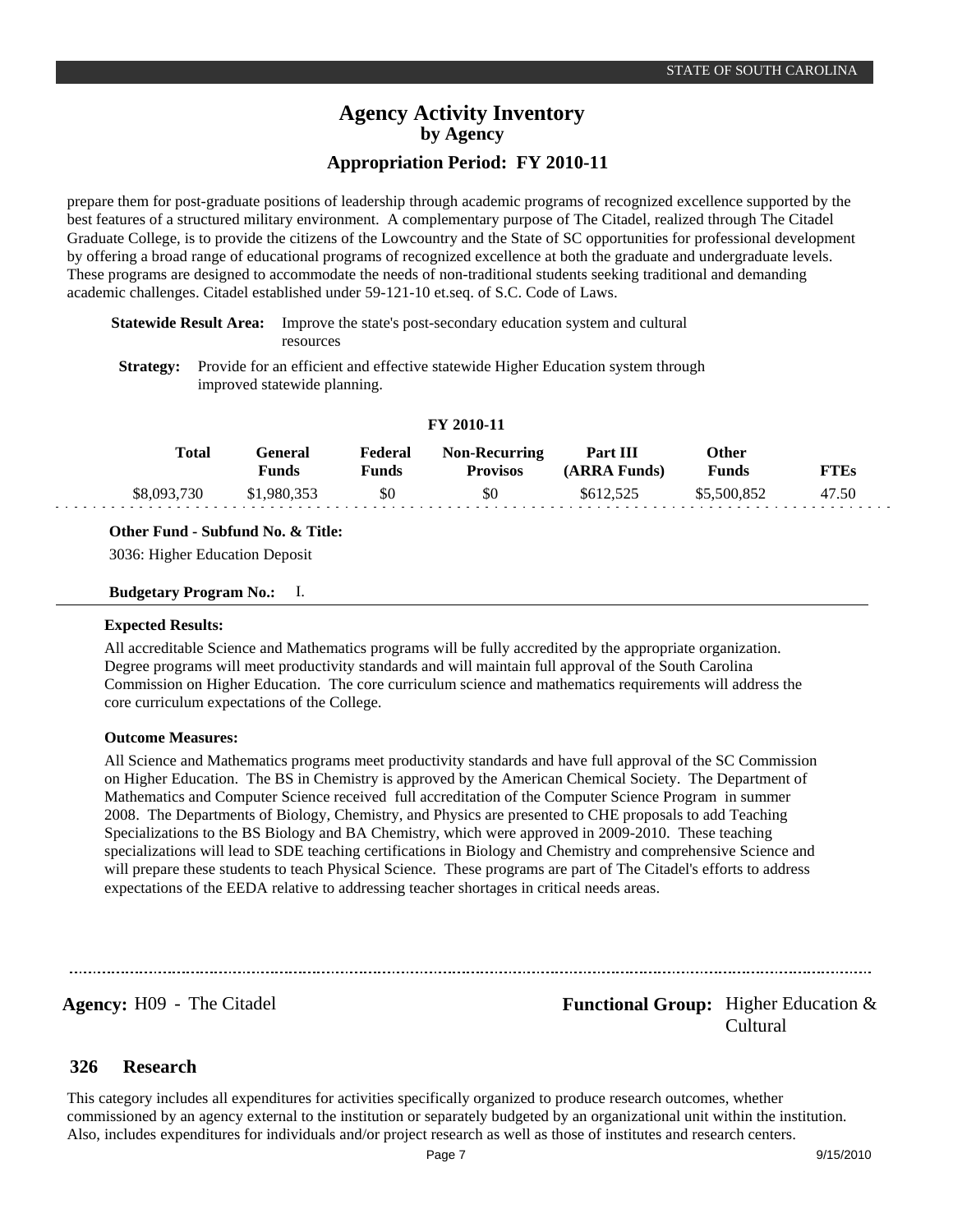Expenditures for departmental research that are separately budgeted specifically for research are included in this category. Section 59-121-10 et.seq.

| <b>Statewide Result Area:</b> Improve the state's post-secondary education system and cultural |  |  |  |  |
|------------------------------------------------------------------------------------------------|--|--|--|--|
| resources                                                                                      |  |  |  |  |
|                                                                                                |  |  |  |  |

**Strategy:** Provide for an efficient and effective statewide Higher Education system through improved statewide planning.

### **FY 2010-11**

| <b>Total</b> | ÷eneral<br>Funds | Federal<br>Funds | <b>Non-Recurring</b><br><b>Provisos</b> | Part III<br>(ARRA Funds) | Other<br>Funds | <b>FTEs</b> |
|--------------|------------------|------------------|-----------------------------------------|--------------------------|----------------|-------------|
| \$572,877    | \$0              | \$91,379         | \$0                                     | \$0                      | \$481,498      | $0.00\,$    |

### **Other Fund - Subfund No. & Title:**

3036: Higher Education Deposit

#### **Budgetary Program No.:** I.

#### **Expected Results:**

While the Citadel is primarily a teaching institution, faculty research is highly regarded and special emphasis is placed on research efforts involving students. Adequate support will be provided for faculty research; opportunities for student involvement in research will be provided; Citadel Academy for the Scholarship of Teaching, Learning, and Evaluation (CASTLE) will be involved in research activities related to teaching and learning. Faculty will continue to pursue Federal grants and involve students in their research. Assessment Tools for Outcome Measures: Number/amount of grants awarded by The Citadel's Research Committee; number/amount of Federal grants; number of students participating in research; Citadel Academy for the Scholarship of Teaching, Learning, and Evaluation (CASTLE) research activities; record of scholarly presentations and publications by faculty.

#### **Outcome Measures:**

In the 2009-10 school year, The Citadel provided \$227,980 in private funds in support of research and the presentation of research for Citadel faculty. These private funds included \$113,448 for faculty research and scholarship, \$19,469 for new faculty research grants, \$83,063 for research presentation grants, and at least \$12,000.00 was provided in support of student summer research stipends.

**Agency:** H09 - The Citadel **Functional Group:** Higher Education & Cultural

#### **Public Service 327**

This category includes funds expended for activities that are established primarily to provide non-instructional services beneficial to individuals and groups external to the institution. These activities include community service programs (excluding instructional activities) and cooperative extension services. Included in this category are conferences, institutes, general advisory services, reference bureaus, radio and television, consulting, and similar non-instructional services to particular sectors of the community. Section 59-121-10 et.seq.

**Statewide Result Area:** Improve the state's post-secondary education system and cultural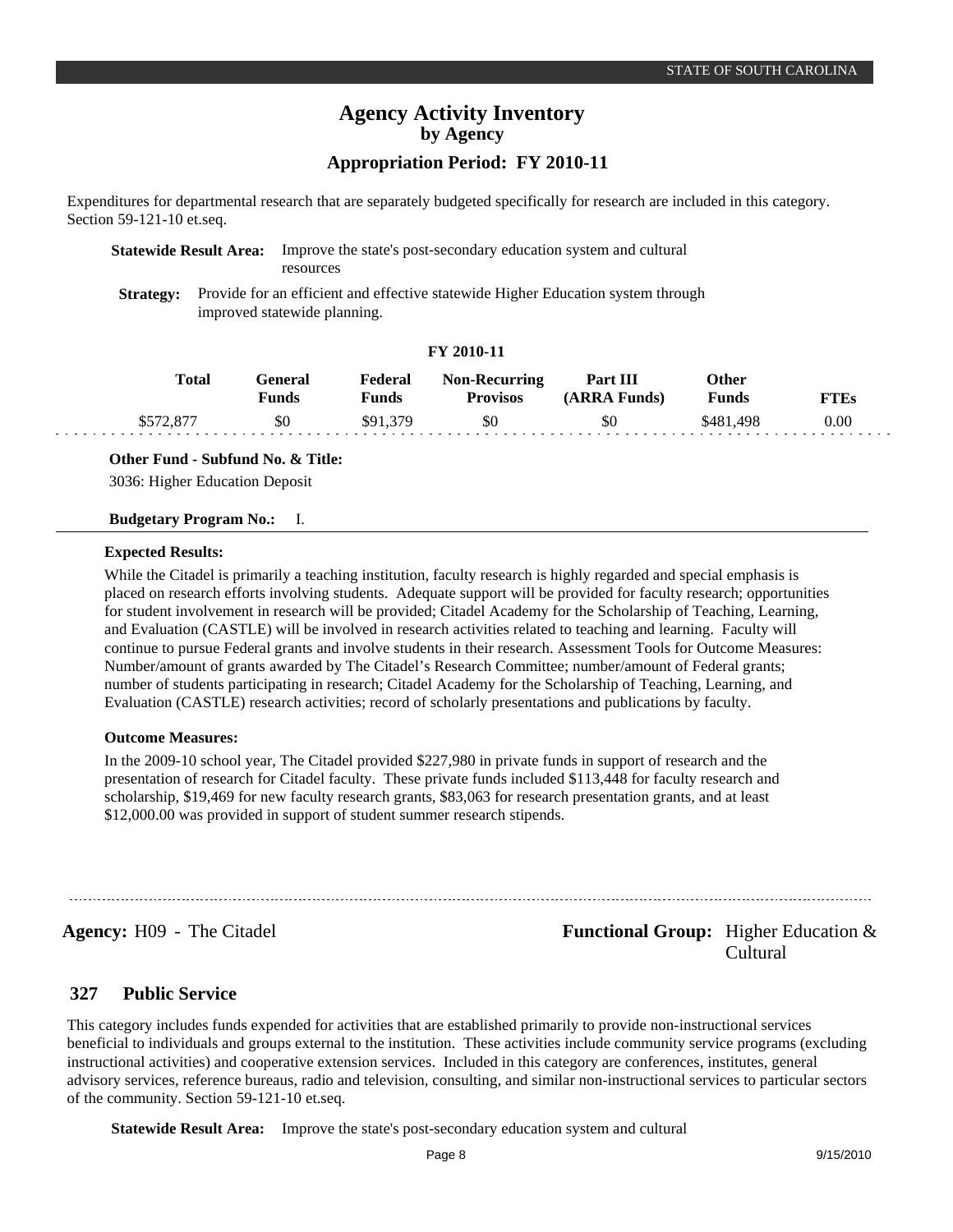# **Agency Activity Inventory by Agency**

## **Appropriation Period: FY 2010-11**

#### resources

**Strategy:** Provide for an efficient and effective statewide Higher Education system through improved statewide planning.

### **FY 2010-11**

| Total    | General<br>Funds | Federal<br><b>Funds</b> | <b>Non-Recurring</b><br><b>Provisos</b> | Part III<br>(ARRA Funds) | )ther<br>Funds | FTEs |
|----------|------------------|-------------------------|-----------------------------------------|--------------------------|----------------|------|
| \$930.13 | \$0              |                         | \$0                                     | \$C                      |                | 0.00 |

#### **Other Fund - Subfund No. & Title:**

3036: Higher Education Deposit

### **Budgetary Program No.:** I.

#### **Expected Results:**

Non-instructional services will be provided to external individuals/groups through programs such as The Citadel Sponsor Program; The Citadel Bulldog/Bullpup Program, Buddy Program; Senior Scholars Program; community service projects undertaken by the Corps of Cadets; participation in on-campus blood drives. Assessment Tools for Outcome Measures: Number of public service programs provided through Cadet Activities and College of Graduate and Professional Studies; annual school/departmental assessment and planning reports; annual reports of service organization; hours of community service reported for Corps of Cadets; documented participation in oncampus blood drives.

#### **Outcome Measures:**

An objective in The Citadel's Strategic Plan is to expand selfless service within the Corps of Cadets. In 2009, The Citadel donated over 2000 blood units to the Red Cross. The Biology Department is a participating institution in the PSAC-CESU (Piedmont Southeast Atlantic Coast Cooperative Ecosystem Unit). HESS co-sponsors the Special Olympics mid-winter games each spring, as well as serve as a training site for their swimming and basketball teams. Annually HESS faculty help with the organization and realization of a number of charity-based athletic events, including the Susan Komen Foundation Race for the Cure, the National Council of Jewish Women Against Violence Walk/Run in Hampton Park, and several Charleston-area wheelchair basketball games. Faculty from Mathematics and Biology have helped plan and will present a week-long project learning and professional development activity for area middle and high school teachers: The Morris Island Lighthouse and Surrounding Ecosystem Institute. The School of Education is transforming the GEAR UP and Wachovia Reading Literacy projects into a more sustainable partnership with the CCSD. The CGC offers its Senior Scholar Program for senior citizens in the Charleston area. The Citadel is also a member of the Lowcountry Graduate Center which focuses on Lowcountry educational needs.

**Agency:** H09 - The Citadel **Functional Group:** Functional Group: Higher Education & Cultural

#### **Academic Support 328**

This category includes funds expended primarily to provide support services for the institution's primary mission -- instruction, research, and public service. It includes (1) the retention, preservation, and display of educational materials -- for example,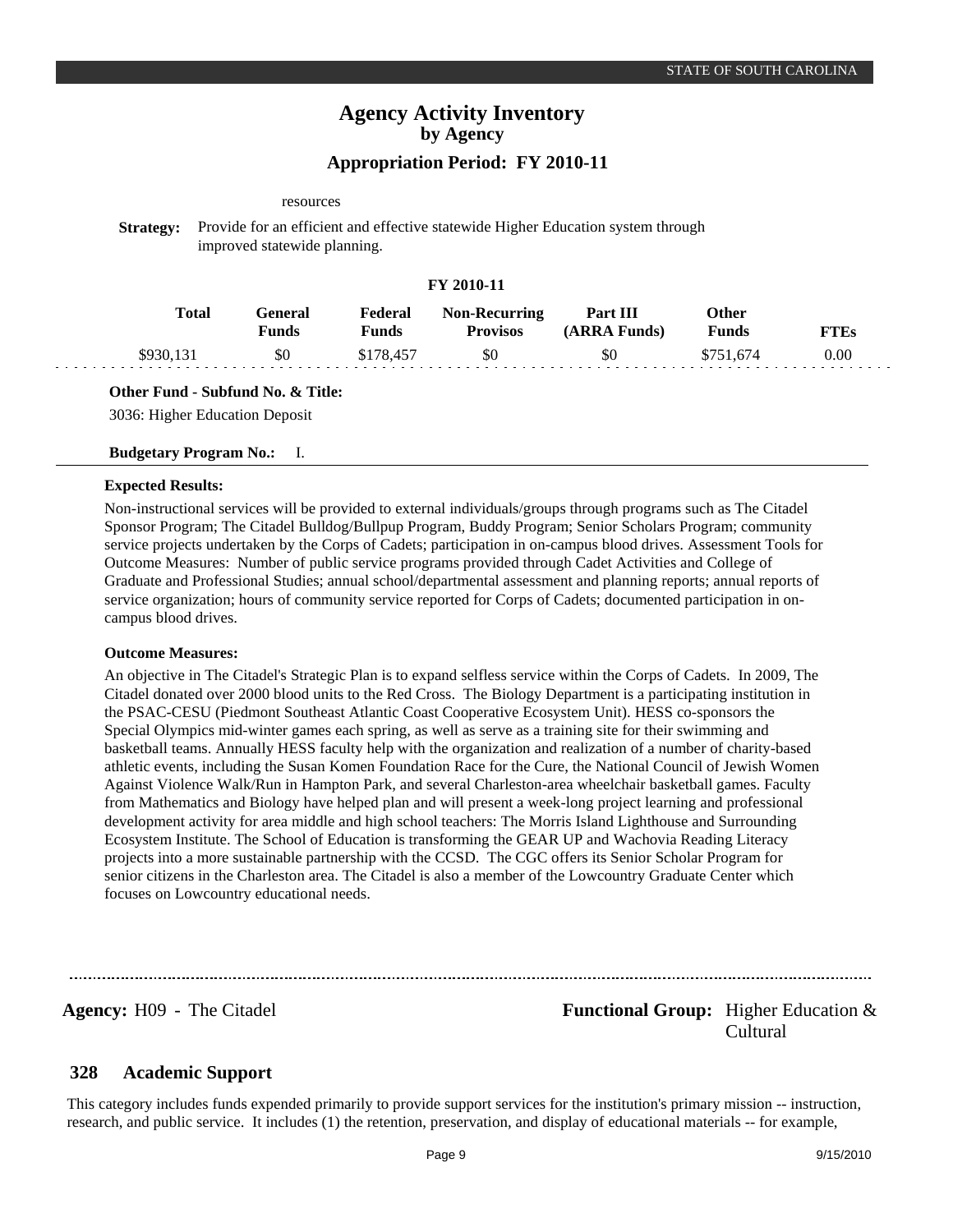libraries, museums, and galleries; (2) the provision of services that directly assist the academic function of the institution, such as demonstration schools associated with a department, school, or college of education; (3) media, such as audiovisual services and technology such as computing support; (4) academic administration (including academic deans but not department chairmen) and personnel development providing administrative support and management direction to the three primary missions; and (5) separately budgeted support for course and curriculum development. Section 59-121-10 et.seq.

**Statewide Result Area:** Improve the state's post-secondary education system and cultural resources

**Strategy:** Provide for an efficient and effective statewide Higher Education system through improved statewide planning.

|              |                         |                  | I I <i>A</i> VIV-II                     |                          |                       |             |
|--------------|-------------------------|------------------|-----------------------------------------|--------------------------|-----------------------|-------------|
| <b>Total</b> | General<br><b>Funds</b> | Federal<br>Funds | <b>Non-Recurring</b><br><b>Provisos</b> | Part III<br>(ARRA Funds) | Other<br><b>Funds</b> | <b>FTEs</b> |
| \$9,342,590  | \$0                     | \$0              | \$0                                     | \$0                      | \$9,342,590           | 62.50       |

**FY 2010-11**

### **Other Fund - Subfund No. & Title:**

3036: Higher Education Deposit

#### **Budgetary Program No.:** I.

#### **Expected Results:**

Students are provided with the resources, services, and environment that support the learning, teaching, and research requirements of The Citadel. Assessment Tools for Outcome Measures: Ten-year reviews by the Southern Association of Colleges and Schools (SACS); graduation rates; retention rates; student satisfaction with academic support resources/services; internal annual assessment and planning reports from each academic support service.

#### **Outcome Measures:**

The Citadel has implemented additional academic support programs for students having academic difficulty and further expanded The Citadel Success Institute. Over the past five cohorts, The Citadel's 4-year graduation rate has ranged from a low of 55.0% to a high of 68%, and 68% of the first-time, full-time freshman cadets entering fall 2003 graduated in 4-years. The 6-year graduation rate over the past five cohorts has ranged from a low of 64.9% to a high of 77%, and 77% of the 2003 cohort graduated in six years. The Citadel's undergraduate student/faculty ratio is 16 to 1. The fall to fall retention rate for Fourth Class Cadets over the past five years has ranged from a low of 79.8% to a high of 84%, and Fall 2009 retention rate of freshmen students was 82%.

### **Agency:** H09 - The Citadel **Functional Group:** Higher Education & Cultural

#### **Student Services 329**

This category includes funds expended for offices of admissions, commandant, and registrar and those activities whose primary purpose is to contribute to the student's emotional and physical well-being and to his intellectual, cultural, and social development outside the contexts of the formal instruction program. It also includes expenditures for student activities, cultural events, student newspapers, intramural athletics, student organizations, supplemental educational services to provide matriculated students with supplemental instruction outside of the normal academic program (remedial instruction is an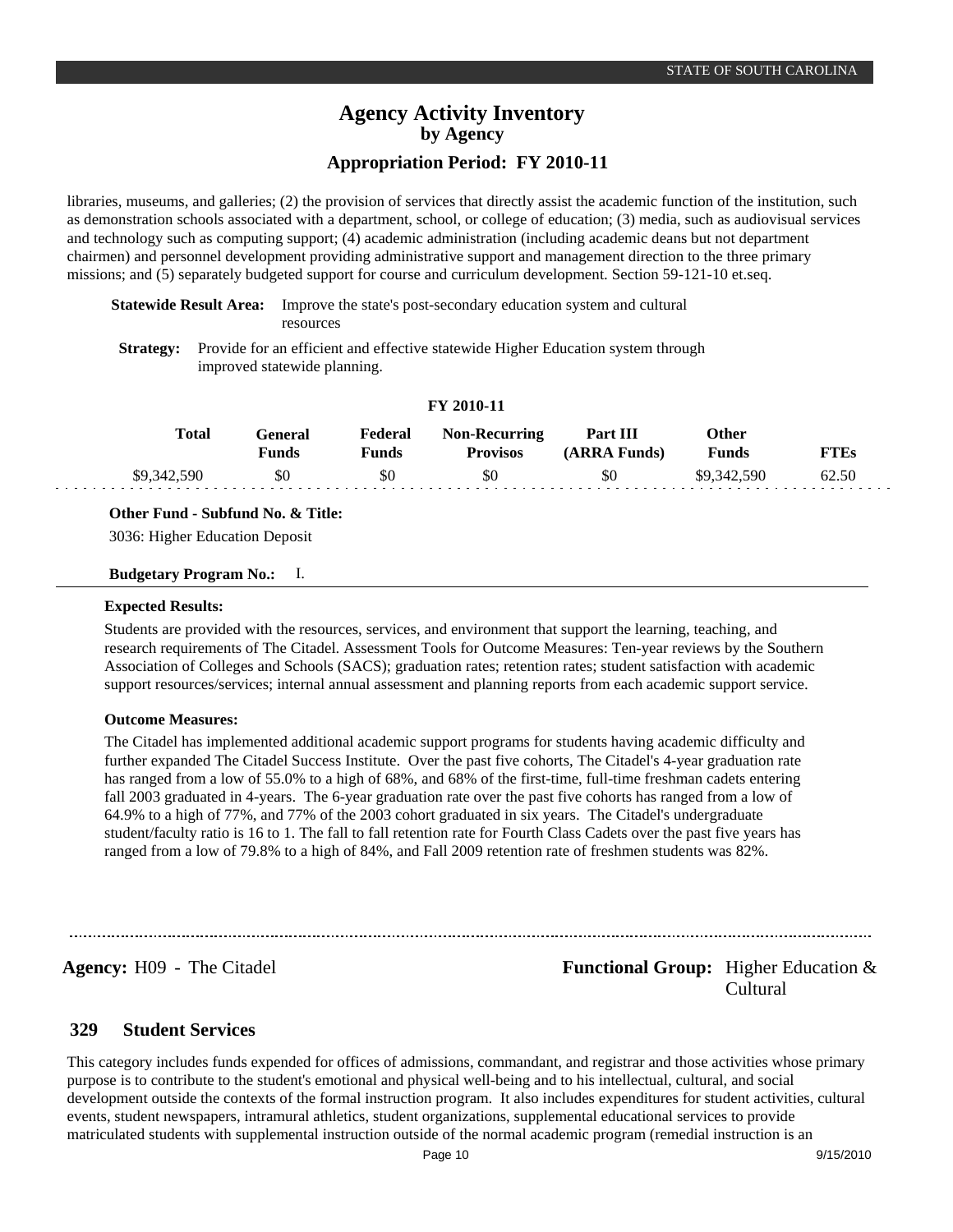example), counseling and career guidance (excluding informal academic counseling by the faculty), and student aid administration. Section 59-121-10 et.seq.

**Statewide Result Area:** Improve the state's post-secondary education system and cultural resources

**Strategy:** Provide for employability and quality of life opportunities for our graduates.

#### **FY 2010-11**

| Total       | <b>General</b><br>Funds | Federal<br>Funds | <b>Non-Recurring</b><br><b>Provisos</b> | Part III<br>(ARRA Funds) | Other<br><b>Funds</b> | <b>FTEs</b> |  |
|-------------|-------------------------|------------------|-----------------------------------------|--------------------------|-----------------------|-------------|--|
| \$8,445,003 | \$1.110.000             | \$0              | \$0                                     | \$0                      | \$7,335,003           | 84.91       |  |

**Other Fund - Subfund No. & Title:**

3036: Higher Education Deposit

**Budgetary Program No.:** I.

#### **Expected Results:**

A variety of social and cultural activities and programs will be available to all students; qualified students will be recruited and retained. Assessment Tools for Outcome Measures: Number of students recruited, retained, graduated; ten-year reviews by the Southern Association of Colleges and Schools (SACS); student satisfaction with student services; internal annual assessment and planning reports.

#### **Outcome Measures:**

The Citadel continues to refine its recruiting/admissions processes. Throughout the 2009-2010 academic year, an outside consultant completed an independent review of all facets of admissions processes. While no major changes were recommended, important trend analysis data was provided. In addition the CIRP survey is now administered to each entering class. For fall 2009, we had 2363 applications, accepted 1825 (77%), matriculated 721 (40%). Average SAT was 1090, average HS GPR was 3.36. Fall 2009 retention of the class entering in fall 2008 was 82%.

**Agency:** H09 - The Citadel **Functional Group:** Higher Education & Cultural

#### **Institutional Support 330**

This category includes expenditures for: (1) central executive-level activities concerned with management and long-range planning of the entire institution, such as the governing board, planning and programming, legal services; (2) fiscal operations, including investment office; (3) administrative data processing; (4) space management; (5) employee personnel and records; (6) logistical activities that provide procurement, storerooms, and transportation services to the institution; (7) support services to faculty and staff that are not operated as an auxiliary enterprise; and (8) activities concerned with community and alumni relations, including development and fund raising. Section 59-121-10 et.seq.

**Statewide Result Area:** Improve the state's post-secondary education system and cultural resources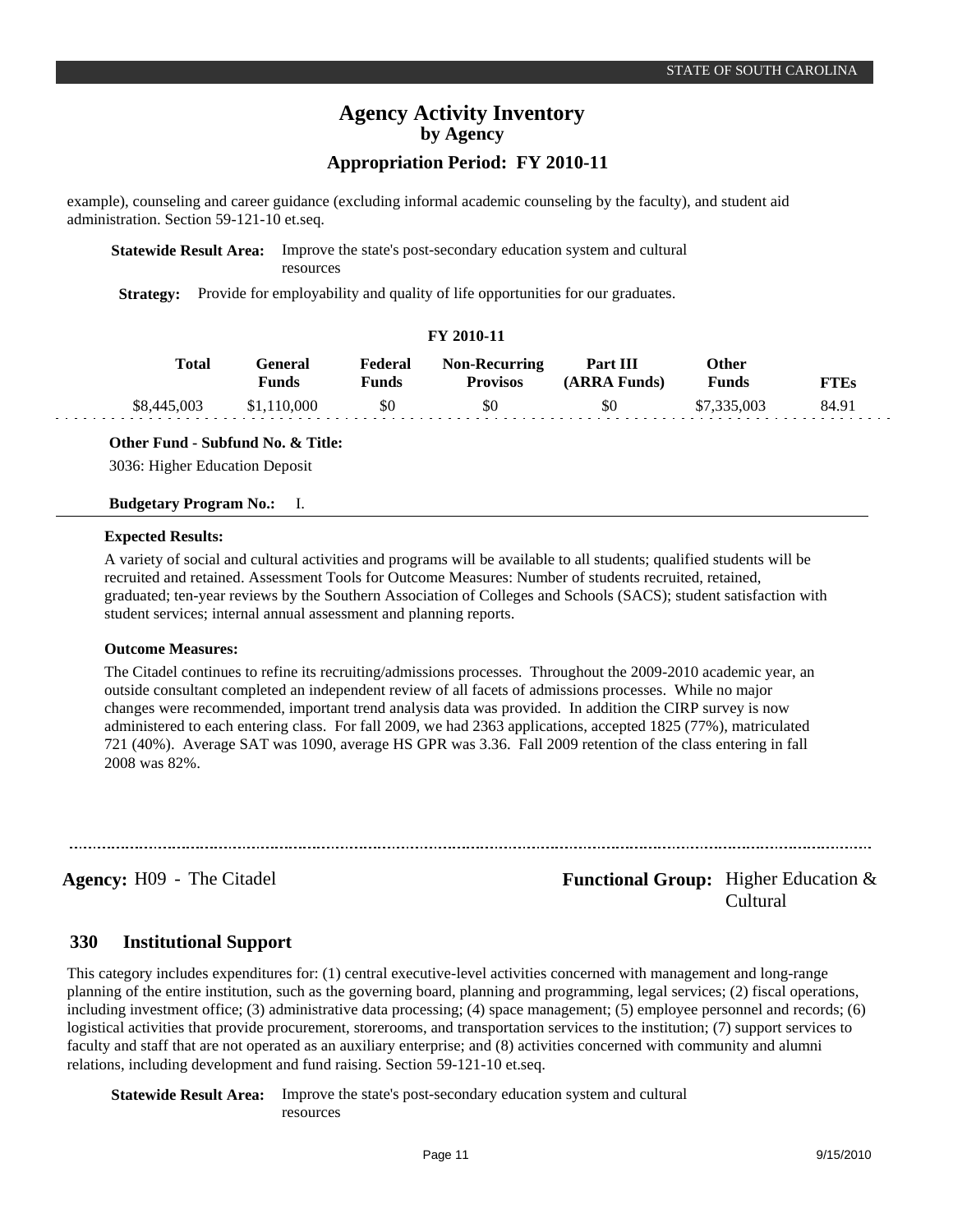**FY 2010-11**

**Strategy:** Administration

|             |                  |                  | FY 2010-11                              |                          |                              |             |
|-------------|------------------|------------------|-----------------------------------------|--------------------------|------------------------------|-------------|
| Total       | General<br>Funds | Federal<br>Funds | <b>Non-Recurring</b><br><b>Provisos</b> | Part III<br>(ARRA Funds) | <b>Other</b><br><b>Funds</b> | <b>FTEs</b> |
| \$9,650,141 | \$140,000        | \$15,000         | \$0                                     | \$0                      | \$9,495,141                  | 105.94      |

**Other Fund - Subfund No. & Title:**

3036: Higher Education Deposit

**Budgetary Program No.:** I.

#### **Expected Results:**

The Citadel Strategic Plan (2009-2012) and the planning/assessment/ budget process will be major factors in the decisions made by the institution. Assessment Tools for Outcome Measures: Ten-year reviews by the Southern Association of Colleges and Schools (SACS); annual Institutional Effectiveness Report and Performance Funding requirements reported annually to CHE; internal annual assessment and planning reports; annual assessment of the implementation of the Strategic Plan of the College.

#### **Outcome Measures:**

The Citadel engaged in a campus-wide strategic planning process during 2008-2009, culminating with the Board of Visitors (BOV) approval of a new Strategic Plan in Summer 2009, and implementation during 2009-2010. The new plan implements a cyclical process to link strategic initiatives with actions, resource requirements, key performance indicators, assessment techniques, and continuous improvement efforts. The plan also revised its Strategic Initiatives 2009 to 2012 as follows: Develop Principled Leaders in a Globalized Environment; Strengthen the College through Institutional Advancement; Enhance the Learning Environment; Develop the Student Population; Enhance the Facilities and Technological Support for the Campus; Improve Institutional Effectiveness; Ensure the College has the Leadership and Talent to accomplish these Strategic Initiatives, and Provide Outreach to the Region and Serve as a Resource in its Economic Development. A dashboard format for displaying our most important assessment metrics, and quarterly reports are required from each vice president. The Citadel completed the first year of a three year project to replace its 20+ year old administrative software package. This major essential undertaking involve all aspects of the institution.

**Agency:** H09 - The Citadel **Functional Group:** Higher Education & Cultural

#### **O&M of Plant 331**

This category includes all expenditures of current operating funds for the operation and maintenance of the physical plant. It includes all expenditures for operations established to provide services and maintenance related to grounds and facilities. Also included are utilities, fire protection, safety, security, property insurance, and similar items. Section 59-121-10 et.seq.

**Statewide Result Area:** Improve the state's post-secondary education system and cultural resources

**Strategy:** Provide for an efficient and effective statewide Higher Education system through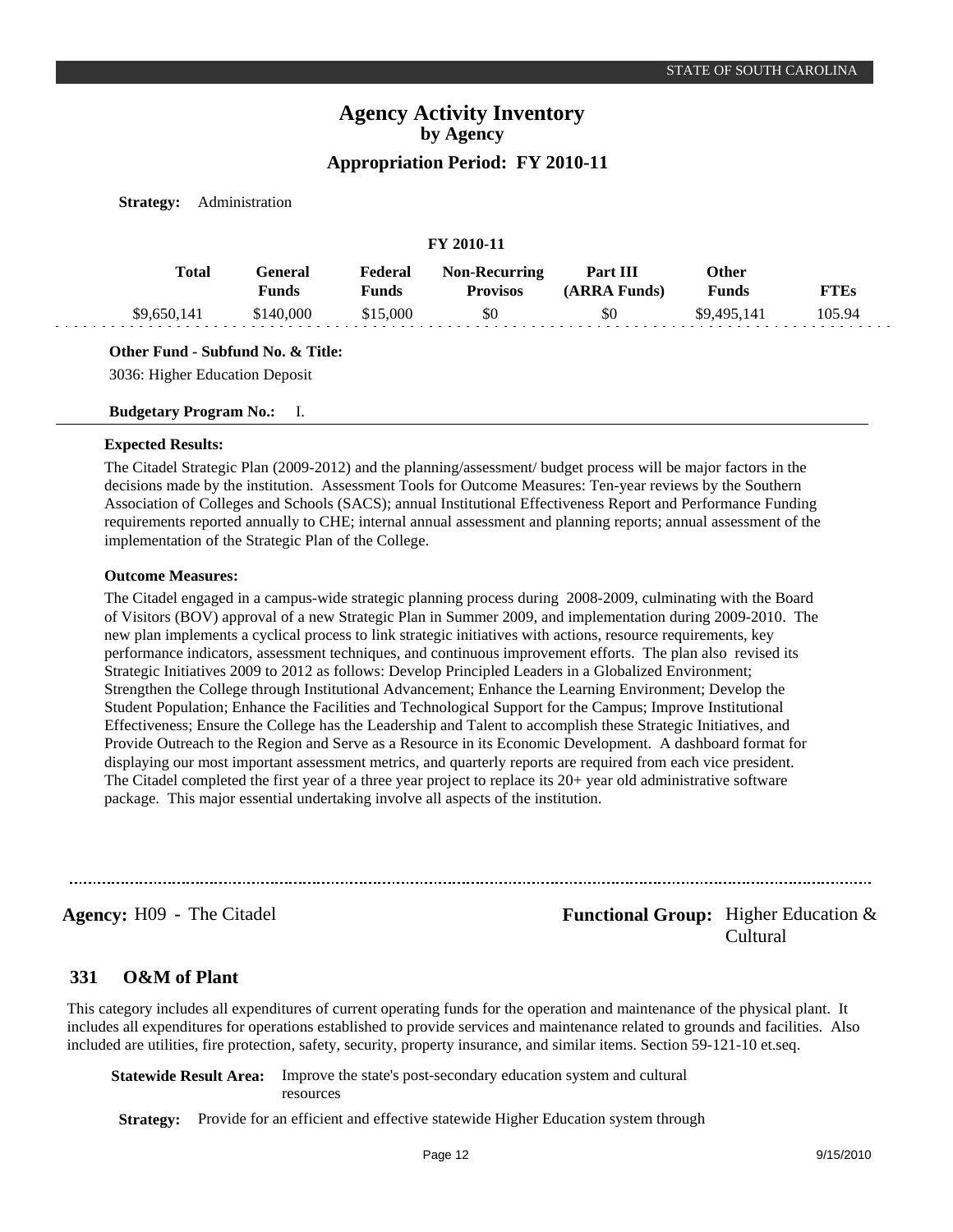improved statewide planning.

|              |              |                         |                         | FY 2010-11                              |                          |                |             |
|--------------|--------------|-------------------------|-------------------------|-----------------------------------------|--------------------------|----------------|-------------|
|              | <b>Total</b> | General<br><b>Funds</b> | Federal<br><b>Funds</b> | <b>Non-Recurring</b><br><b>Provisos</b> | Part III<br>(ARRA Funds) | Other<br>Funds | <b>FTEs</b> |
| \$13,940,939 |              | \$0                     | \$0                     | \$0                                     | \$0                      | \$13,940,939   | 109.00      |

**Other Fund - Subfund No. & Title:**

3036: Higher Education Deposit

**Budgetary Program No.:** I.

#### **Expected Results:**

Physical plant will meet state and federal standards for safety, security, and maintenance. A preventative maintenance schedule will be developed. Assessment Tools for Outcome Measures: Facilities reports submitted to IPEDS and CHE; scheduled state audits performed by State Budget and Control Board; number of work requests and solutions; appearance of physical plant; internal annual assessment and planning reports.

### **Outcome Measures:**

 A preventative maintenance schedule is in existence and deployed via the work order system. Recurring funding for fire alarm and sprinkler certification was received. Reports to IPEDS and CHE are completed on time. Audits by the Budget and Control Board find no deficiencies. Work orders are completed in a timely manner, although response time has increased due to fewer FTEs. Physical plant deferred maintenance is \$65.7 million and continues to grow by \$3.8 million per year due to underfunding of facilities needs. CHEMIS rates 69 of 83 of The Citadel's buildings as being in "poor" condition. However, external appearance is being maintained and improved. Internal audits and planning reports are completed.

**Agency:** H09 - The Citadel **Functional Group:** Higher Education & Cultural

#### **Scholarships and Fellowships 332**

This category includes expenditures for scholarships and fellowships in the form of outright grants to students selected by the institution and financed by current funds, restricted or unrestricted. It also includes trainee stipends, prizes, and awards, except trainee stipends awarded to individuals who are not enrolled in formal course work, which should be charged to instruction, research, or public service as appropriate. Also included are expenditures for the services required in exchange for financial assistance, as in the College Work-Study Program, aid to students in the form of tuition or fee remission. Section 59-121-10 et.seq.

**Statewide Result Area:** Improve the state's post-secondary education system and cultural resources

**Strategy:** Provide for greater access and affordability of our higher education system.

**FY 2010-11**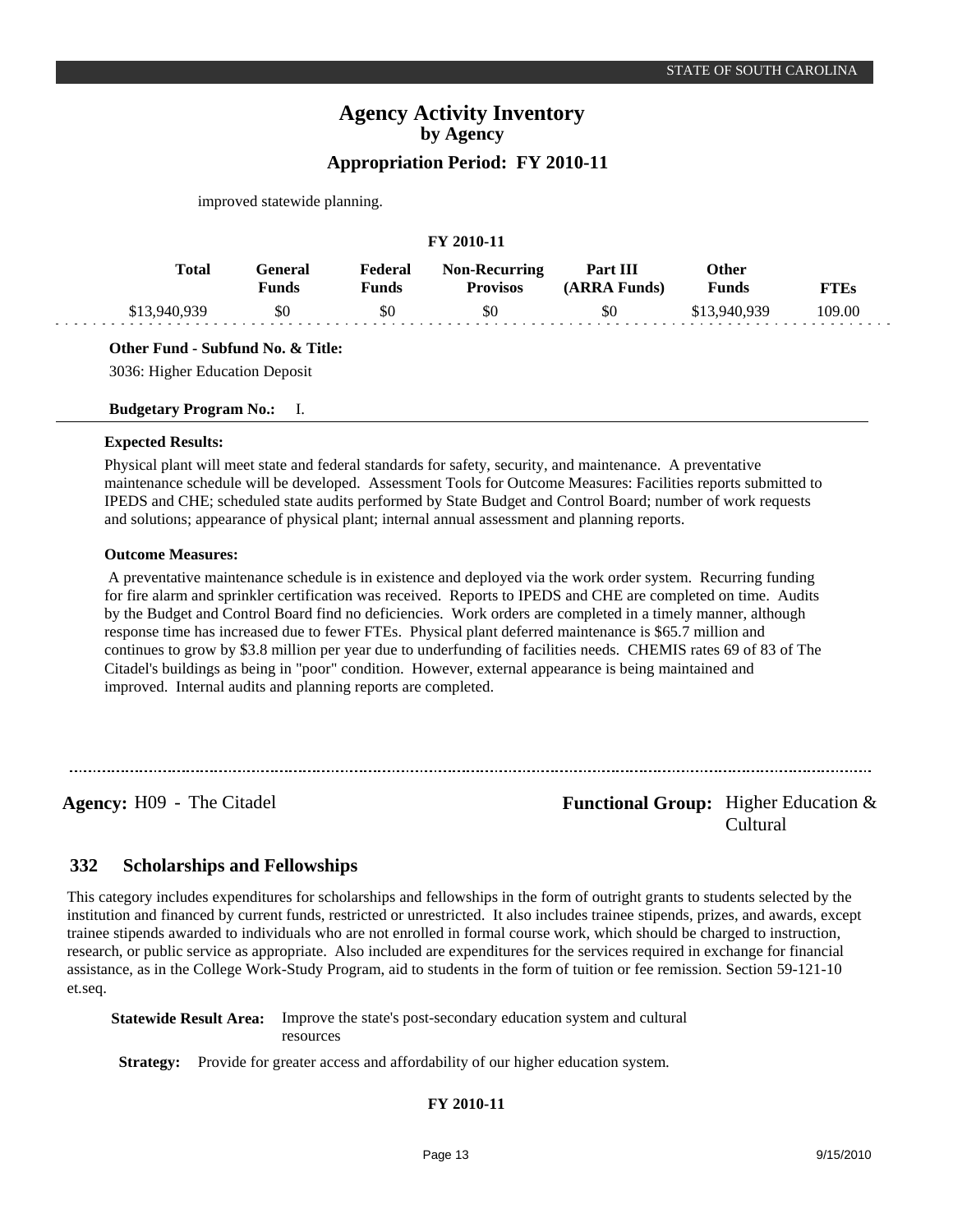# **Agency Activity Inventory by Agency**

## **Appropriation Period: FY 2010-11**

|                                         | <b>Total</b> | <b>General</b><br><b>Funds</b> | Federal<br><b>Funds</b>                                                                                      | <b>Non-Recurring</b><br><b>Provisos</b>                                          | Part III<br>(ARRA Funds)                                                                                                                                                                                                                                                                                                                                | Other<br><b>Funds</b> | <b>FTEs</b> |
|-----------------------------------------|--------------|--------------------------------|--------------------------------------------------------------------------------------------------------------|----------------------------------------------------------------------------------|---------------------------------------------------------------------------------------------------------------------------------------------------------------------------------------------------------------------------------------------------------------------------------------------------------------------------------------------------------|-----------------------|-------------|
| \$26,590,181                            |              | \$0                            | \$22,401,668                                                                                                 | \$0                                                                              | \$0                                                                                                                                                                                                                                                                                                                                                     | \$4,188,513           | 0.00        |
| Other Fund - Subfund No. & Title:       |              |                                |                                                                                                              |                                                                                  |                                                                                                                                                                                                                                                                                                                                                         |                       |             |
| 3036: Higher Education Deposit          |              |                                |                                                                                                              |                                                                                  |                                                                                                                                                                                                                                                                                                                                                         |                       |             |
| <b>Budgetary Program No.:</b>           |              | I.                             |                                                                                                              |                                                                                  |                                                                                                                                                                                                                                                                                                                                                         |                       |             |
| <b>Expected Results:</b>                |              |                                |                                                                                                              |                                                                                  |                                                                                                                                                                                                                                                                                                                                                         |                       |             |
|                                         |              |                                |                                                                                                              | state and federal audits; internal annual assessment and planning reports.       | Recruitment and retention of qualified students; provide access to higher education for students who cannot afford<br>to attend. Assessment Tools for Outcome Measures: Number of scholarship applications submitted and awarded;<br>number of qualified students recruited; retention and graduation rates; GPA's of scholarship recipients; scheduled |                       |             |
| <b>Outcome Measures:</b>                |              |                                |                                                                                                              |                                                                                  |                                                                                                                                                                                                                                                                                                                                                         |                       |             |
|                                         |              |                                |                                                                                                              |                                                                                  | For 2009-10, The Citadel provided the following financial support for our students: Citadel Funded Scholarships                                                                                                                                                                                                                                         |                       |             |
|                                         |              |                                | of \$4,726,901; Citadel funded Athletics Grants in Aid of \$2,654,905; ROTC Scholarships of \$9,219,910; and | Graduate Assistantships funded through The Citadel Foundation of \$446,984.      |                                                                                                                                                                                                                                                                                                                                                         |                       |             |
|                                         |              |                                |                                                                                                              |                                                                                  | <b>Functional Group:</b> Higher Education $\&$                                                                                                                                                                                                                                                                                                          | Cultural              |             |
| <b>Athletics</b>                        |              |                                |                                                                                                              |                                                                                  |                                                                                                                                                                                                                                                                                                                                                         |                       |             |
|                                         |              |                                |                                                                                                              | Expenditures for the intercollegiate athletic program. Section 59-121-10 et.seq. |                                                                                                                                                                                                                                                                                                                                                         |                       |             |
| <b>Statewide Result Area:</b>           |              | resources                      |                                                                                                              |                                                                                  | Improve the state's post-secondary education system and cultural                                                                                                                                                                                                                                                                                        |                       |             |
| <b>Strategy:</b>                        |              | improved statewide planning.   |                                                                                                              |                                                                                  | Provide for an efficient and effective statewide Higher Education system through                                                                                                                                                                                                                                                                        |                       |             |
|                                         |              |                                |                                                                                                              | FY 2010-11                                                                       |                                                                                                                                                                                                                                                                                                                                                         |                       |             |
| <b>Agency:</b> H09 - The Citadel<br>333 | <b>Total</b> | General<br><b>Funds</b>        | Federal<br><b>Funds</b>                                                                                      | <b>Non-Recurring</b><br><b>Provisos</b>                                          | Part III<br>(ARRA Funds)                                                                                                                                                                                                                                                                                                                                | Other<br><b>Funds</b> | <b>FTEs</b> |

3036: Higher Education Deposit

### **Budgetary Program No.:** II.

### **Expected Results:**

The Citadel's athletics program will contribute in a significant manner to addressing The Citadel's vision of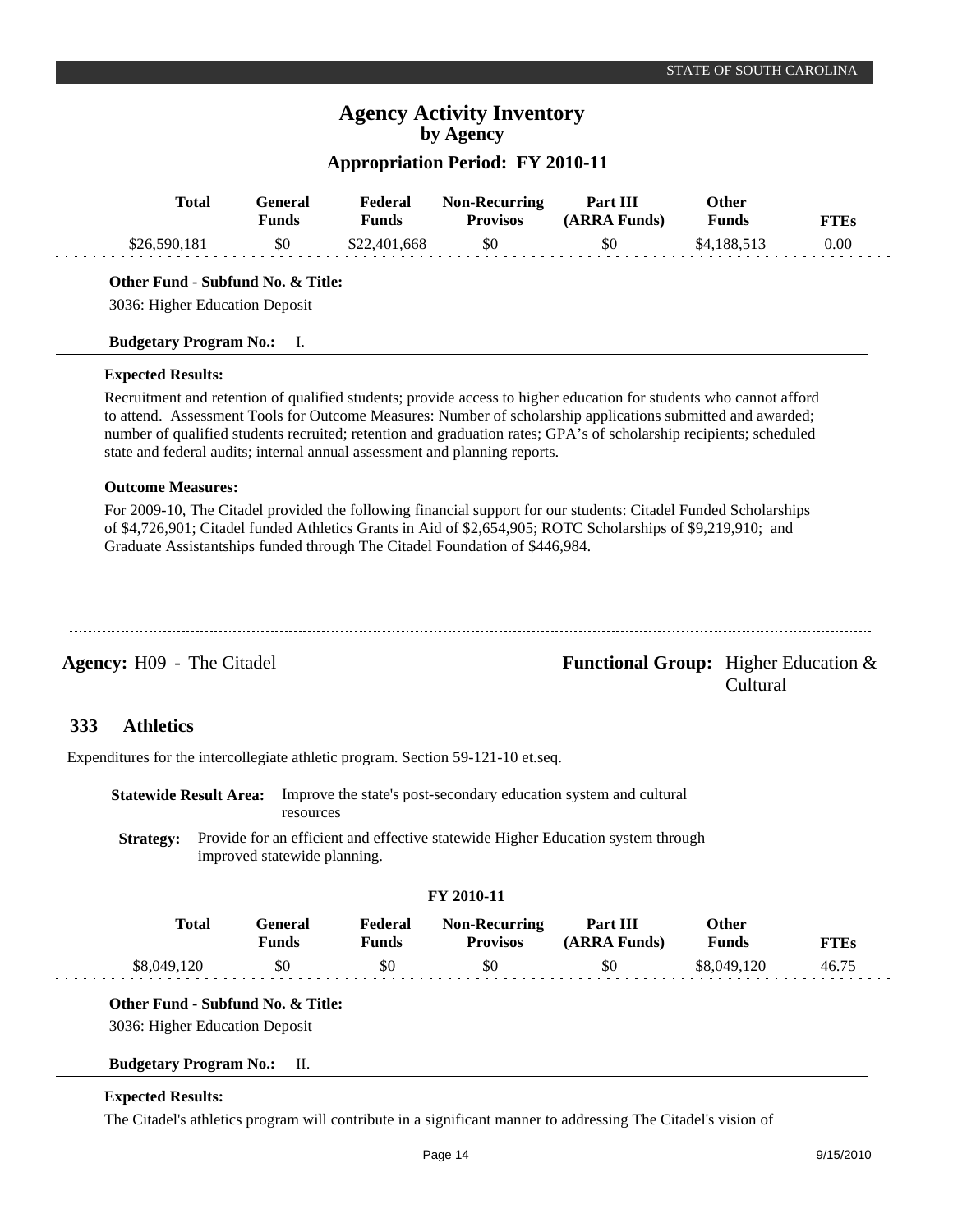"achieving excellence in education of principled leaders" by offering men and women athletes the opportunity to compete at the Division I level while maintaining NCAA certification and meeting all standards of the Southern Conference.

#### **Outcome Measures:**

The Citadel's athletic programs are fully certified by the NCAA as a Division I Institution and have met all standards of the Southern Conference. In FY2009-10 the average athletic team members GPA's were higher than the general student population and several Southern Conference Championships were earned in the sports of Baseball, Track & Field and Wrestling.

**Agency:** H09 - The Citadel **Functional Group:** Higher Education & Cultural

#### **Gift Shop 334**

The Gift Shop Enterprise (which includes the gift shop, snack bar, Laundromat, faculty house, barber shop, and vending) is an entity that exists to furnish goods or services to students, faculty, or staff (the general public may be served incidentally by all auxiliary enterprises) and that charges a fee directly related to, although not necessarily equal to, the cost of the goods or service. The distinguishing characteristic of auxiliary enterprises is that they are managed as essentially self-supporting activities. Section 59-121-10 et.seq.

**Statewide Result Area:** Improve the state's post-secondary education system and cultural resources

**Strategy:** Provide for an efficient and effective statewide Higher Education system through improved statewide planning.

### **FY 2010-11**

| Total     | General<br>Funds | Federal<br>Funds | <b>Non-Recurring</b><br><b>Provisos</b> | Part III<br>(ARRA Funds) | Other<br><b>Funds</b> | FTEs |
|-----------|------------------|------------------|-----------------------------------------|--------------------------|-----------------------|------|
| \$856.426 | 50               | \$0              | \$0                                     | \$0                      | \$856.426             | 0.00 |

### **Other Fund - Subfund No. & Title:**

3036: Higher Education Deposit

### **Budgetary Program No.:** II.

#### **Expected Results:**

Generate annual profits as prescribed in the annual budget; increase sales revenue 5% by preparing a new sales catalog, offering reduced prices for sales and other promotions, and expanding the on-line sales catalog; earn a rating of 90% on customer satisfaction surveys and receive fewer than five significant complaints per fiscal year regarding customer service skills; all staff members will attend at least one professional or continuing education course during the fiscal year

#### **Outcome Measures:**

Gift Shop Enterprises sales revenues increased by 2%. Discounted sales were offered to faculty, staff, cadets,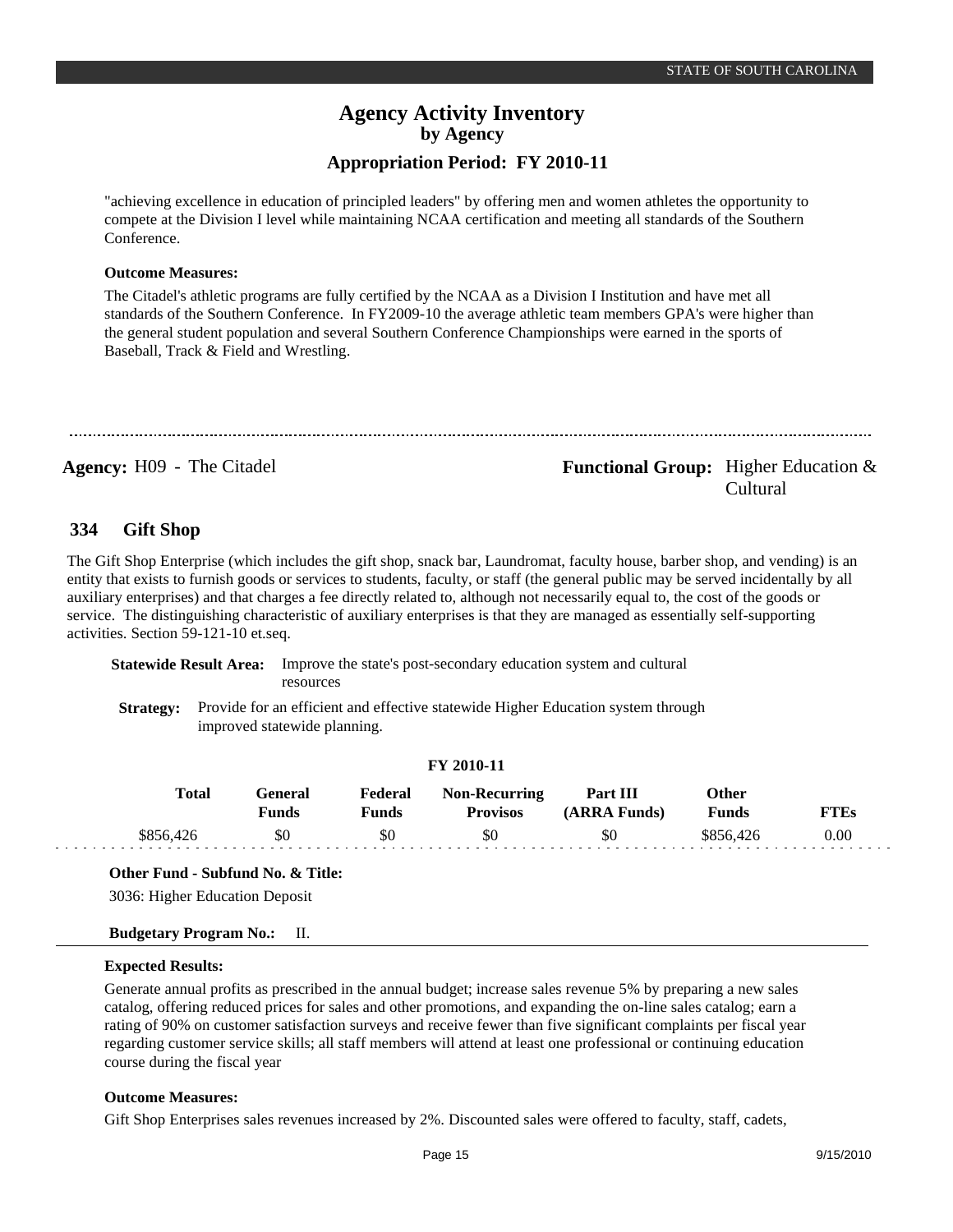CGPS students. The Citadel awarded a new contract to transition the Gift Shop to Barnes and Nobles for the upcoming academic year.

The Citadel Gift Shop was outsourced to Barnes & Noble, and the Gifts Shop Enterprises was reorganized.

**Agency:** H09 - The Citadel **Functional Group:** Higher Education & Cultural

#### **Director of Auxiliary Activity 335**

The Director of Auxiliary Activity oversees all auxiliary enterprises (except Athletics, Barracks and Infirmary) which exist to furnish goods or services to students, faculty, or staff (the general public may be served incidentally by auxiliary enterprises) and that charges a fee directly related to, although not necessarily equal to, the cost of the goods or service. The distinguishing characteristic of auxiliary enterprises is that they are managed as essentially self-supporting activities. At The Citadel they include the barracks, infirmary, intercollegiate athletics, print shop, cadet store, laundry/dry cleaning, tailor shop, dining hall, the gift shop enterprises, and telephone services. Section 59-121-10 et.seq.

|                  | Statewide Result Area: | Improve the state's post-secondary education system and cultural<br>resources                                    |
|------------------|------------------------|------------------------------------------------------------------------------------------------------------------|
| <b>Strategy:</b> |                        | Provide for an efficient and effective statewide Higher Education system through<br>improved statewide planning. |

### **FY 2010-11**

| Total     | General)<br><b>Funds</b> | Federal<br>Funds | <b>Non-Recurring</b><br><b>Provisos</b> | <b>Part III</b><br>(ARRA Funds) | Other<br><b>Funds</b> | FTEs |
|-----------|--------------------------|------------------|-----------------------------------------|---------------------------------|-----------------------|------|
| \$176.832 | \$0                      | \$0              | \$0                                     | \$0                             | \$176.832             | 2.00 |

**Other Fund - Subfund No. & Title:**

3036: Higher Education Deposit

#### **Budgetary Program No.:** II.

### **Expected Results:**

Auxiliary enterprise services (except athletics) provided are appropriate for students, faculty, and staff; fees charged are reasonable for services provided and provide a modest source of revenue for the college. Assessment Tools for Outcome Measures: Annual budget reports; internal annual assessment and planning reports to include customer satisfaction surveys.

### **Outcome Measures:**

Auxiliaries combined revenues achieved a 2.2% increase this year. Individual auxiliary budget planning and monitoring has been performed to ensure available funding for recruiting, hiring, training and retaining adequate staff. Several auxiliary initiatives are under way to improve quality, service, and fiscal performance.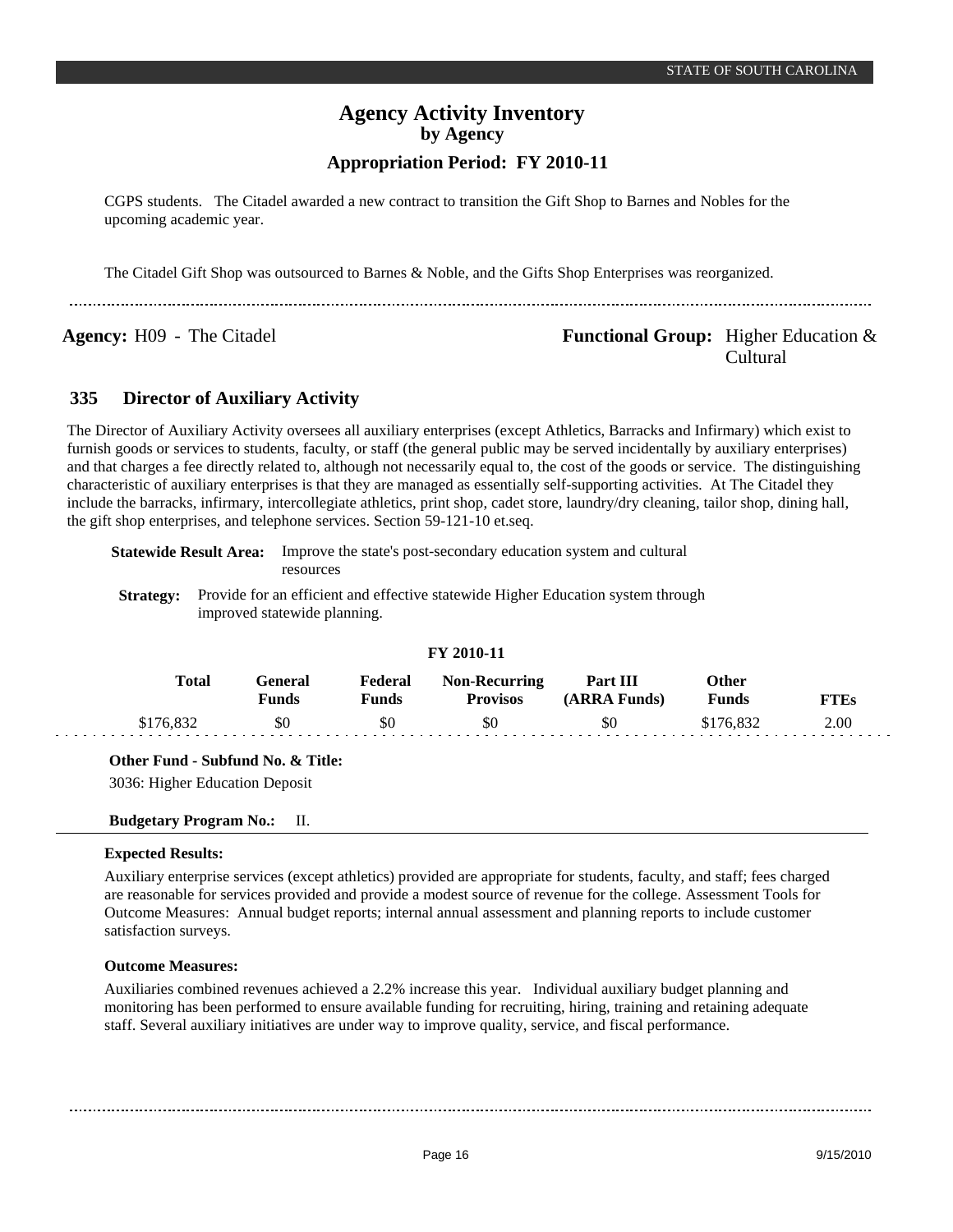### **Agency:** H09 - The Citadel **Functional Group:** Higher Education & Cultural

#### **Barracks 336**

All members of the South Carolina Corps of Cadets reside on campus housed in several barracks. A fee is charged directly related to, although not necessarily equal to, the cost to of the service provided. The distinguishing characteristic of the barracks, like all auxiliary enterprises is that they are managed as self-supporting activities. Section 59-121-10 et.seq.

| <b>Statewide Result Area:</b> Improve the state's post-secondary education system and cultural |
|------------------------------------------------------------------------------------------------|
| resources                                                                                      |

**Strategy:** Provide for an efficient and effective statewide Higher Education system through improved statewide planning.

|             |                          |                  | FY 2010-11                              |                          |                |      |  |
|-------------|--------------------------|------------------|-----------------------------------------|--------------------------|----------------|------|--|
| Total       | General)<br><b>Funds</b> | Federal<br>Funds | <b>Non-Recurring</b><br><b>Provisos</b> | Part III<br>(ARRA Funds) | Other<br>Funds | FTEs |  |
| \$5,702,296 | \$0                      | \$0              | \$0                                     | \$0                      | \$5,702,296    | 0.00 |  |

**FY 2010-11**

**Other Fund - Subfund No. & Title:**

3036: Higher Education Deposit

### **Budgetary Program No.:** II.

#### **Expected Results:**

As the center of cadet life, the barracks will serve as learning laboratories in addressing the vision of The Citadel of "Achieving excellence in the education of principled leaders" and in providing the "structured military environment" for the South Carolina Corps of Cadets. In periodic surveys of alumni, life in the barracks will continue to be recognized as a critically important component of The Citadel Education Experience.

#### **Outcome Measures:**

Renovation of Stevens Barracks in 2008 included only floors 1 to 3. Now the fourth floor of Stevens Barracks is in process at the end of FY10 and on schedule for Fall 2010 matriculation. This will allow increased Corps size. Summer Barracks renovations focused on Padgett-Thomas Barracks, the largest on campus, but all Barracks received painting of common areas, cleaning, furniture repairs/ replacements and general maintenance.

**Agency:** H09 - The Citadel **Functional Group:** Higher Education & Cultural

#### **Cadet Store 337**

The Cadet Store is an entity that exists to furnish goods or services to students, faculty, or staff (the general public may be served incidentally by all auxiliary enterprises) and that charges a fee directly related to, although not necessarily equal to, the cost of the goods or service. The distinguishing characteristic of auxiliary enterprises is that they are managed as essentially self-supporting activities. Section 59-121-10 et.seq.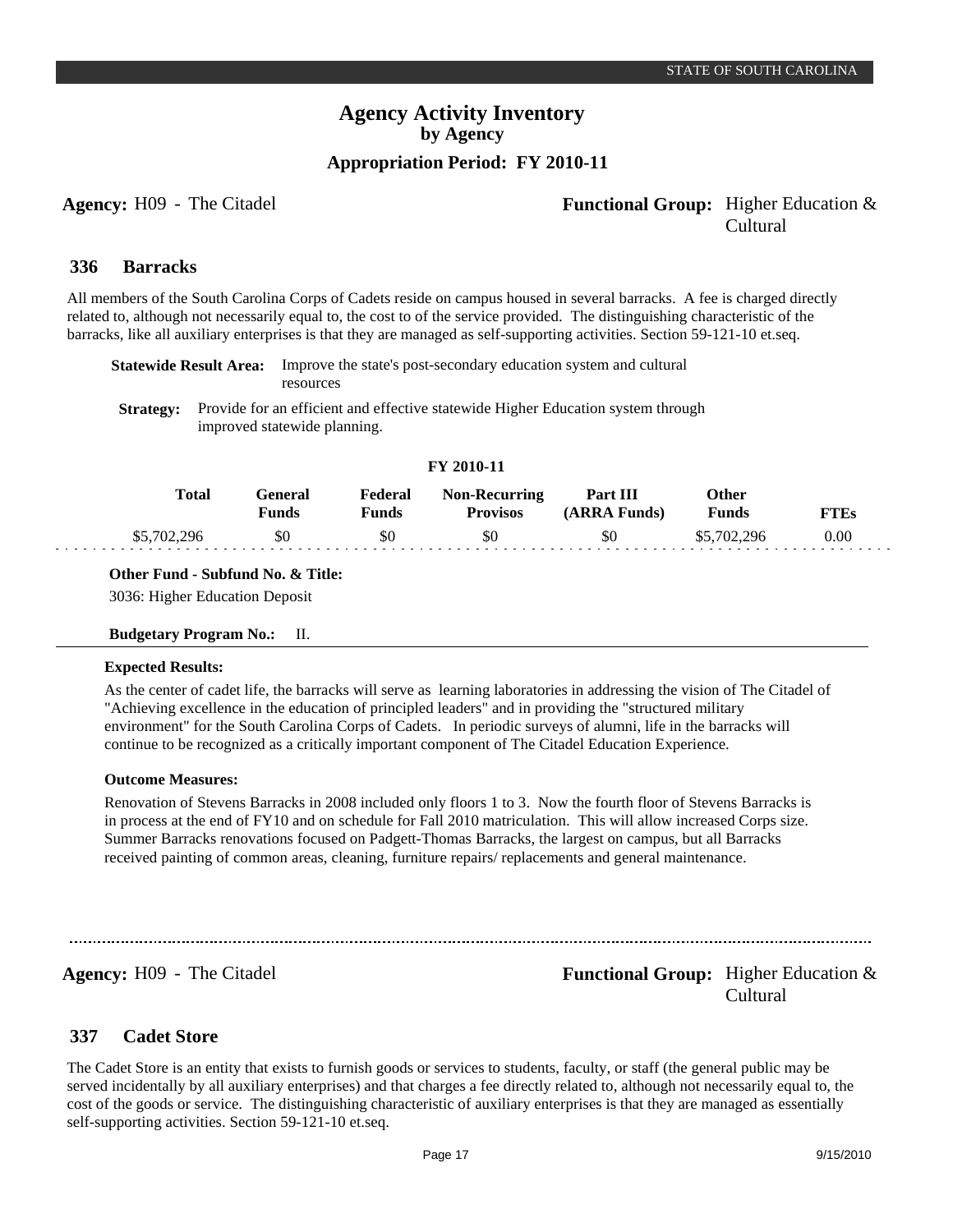\$4,107,956

**FTEs** 17.00

# **Agency Activity Inventory by Agency**

### **Appropriation Period: FY 2010-11**

\$0

\$0

| <b>Statewide Result Area:</b> |              | resources                      |                         |                                         | Improve the state's post-secondary education system and cultural                 |                              |
|-------------------------------|--------------|--------------------------------|-------------------------|-----------------------------------------|----------------------------------------------------------------------------------|------------------------------|
| <b>Strategy:</b>              |              | improved statewide planning.   |                         |                                         | Provide for an efficient and effective statewide Higher Education system through |                              |
|                               |              |                                |                         | FY 2010-11                              |                                                                                  |                              |
|                               | <b>Total</b> | <b>General</b><br><b>Funds</b> | Federal<br><b>Funds</b> | <b>Non-Recurring</b><br><b>Provisos</b> | Part III<br>(ARRA Funds)                                                         | <b>Other</b><br><b>Funds</b> |

\$0

### **Other Fund - Subfund No. & Title:**

\$0

3036: Higher Education Deposit

#### **Budgetary Program No.:** II.

#### **Expected Results:**

\$4,107,956

Efficiently serve the Corps of Cadets, special students, Graduate and Professional Study students, faculty, and staff at the retail level; meet product requirements in an academic environment and stay abreast of technology used on campus; improvement in the professional and efficiency of the Fourth Class uniform and accessories issue; reduction of paperwork and reduce cost of doing business; enhancement of the Cadet Store image as a customerfriendly, reasonably priced source of textbooks and other essential items. Increase emphasis placed on customer service, organization and professionalism.

#### **Outcome Measures:**

Freshman issue went smoothly, but required additional help due to the larger Corps size of 721 students. Orientation surveys demonstrated satisfaction with the overall process.

**Agency:** H09 - The Citadel **Functional Group:** Functional Group: Higher Education & Cultural

#### **Dining Hall 338**

The Dining Hall is an entity that exists to furnish goods or services to students, faculty, or staff (the general public may be served incidentally by all auxiliary enterprises) and that charges a fee directly related to, although not necessarily equal to, the cost of the goods or service. The distinguishing characteristic of auxiliary enterprises is that they are managed as essentially self-supporting activities. Section 59-121-10 et.seq.

|                  | <b>Statewide Result Area:</b> | Improve the state's post-secondary education system and cultural<br>resources                                    |
|------------------|-------------------------------|------------------------------------------------------------------------------------------------------------------|
| <b>Strategy:</b> |                               | Provide for an efficient and effective statewide Higher Education system through<br>improved statewide planning. |

### **FY 2010-11**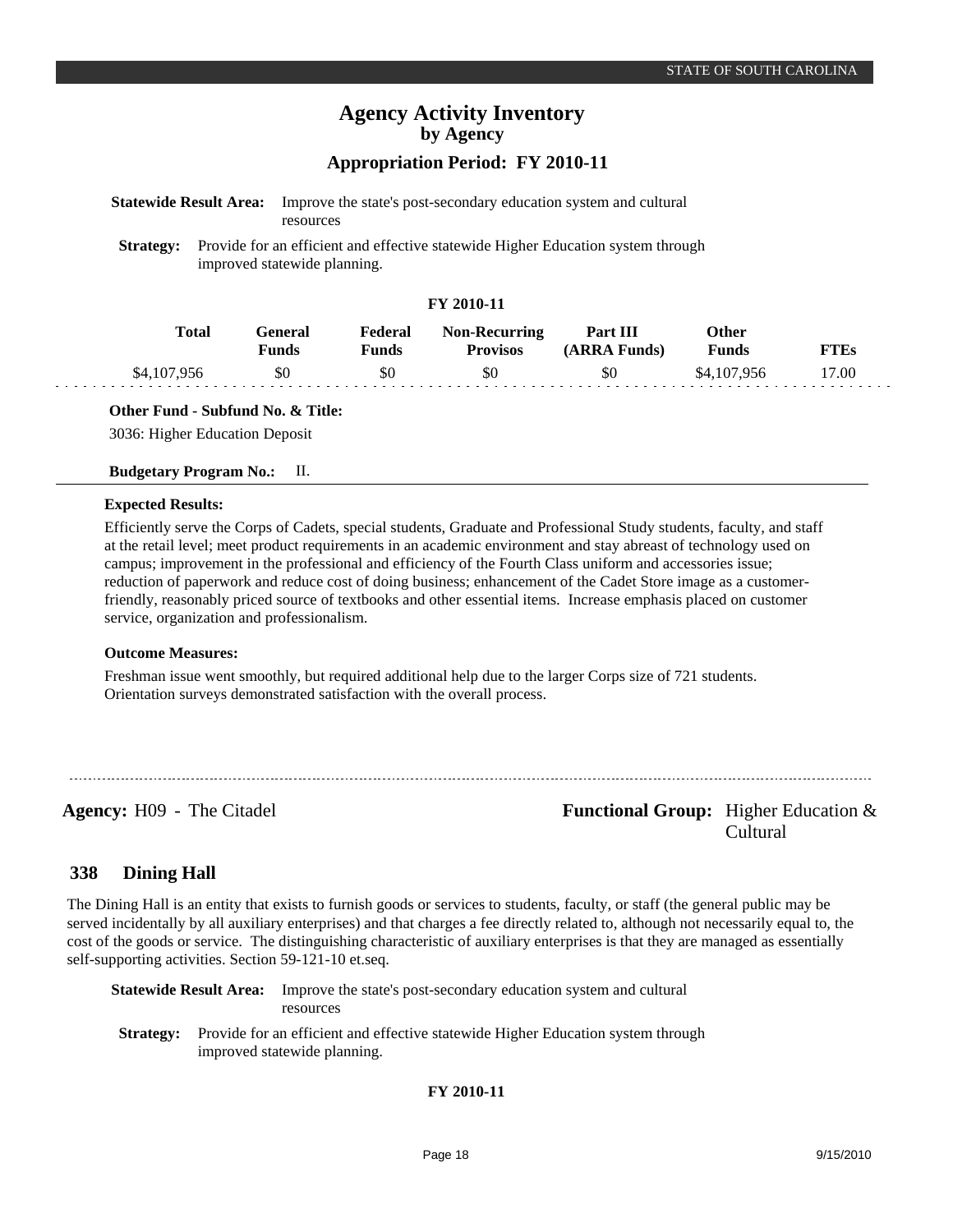# **Agency Activity Inventory by Agency**

### **Appropriation Period: FY 2010-11**

| <b>Total</b>                                                                                                       | <b>General</b><br><b>Funds</b> | Federal<br>Funds | <b>Non-Recurring</b><br><b>Provisos</b> | Part III<br>(ARRA Funds) | <b>Other</b><br><b>Funds</b> | <b>FTEs</b> |
|--------------------------------------------------------------------------------------------------------------------|--------------------------------|------------------|-----------------------------------------|--------------------------|------------------------------|-------------|
| \$6,960,704                                                                                                        | \$0                            | \$0              | \$0                                     | \$0                      | \$6,960,704                  | 0.00        |
| Other Fund - Subfund No. & Title:                                                                                  |                                |                  |                                         |                          |                              |             |
| 3036: Higher Education Deposit                                                                                     |                                |                  |                                         |                          |                              |             |
| <b>Budgetary Program No.:</b>                                                                                      | II.                            |                  |                                         |                          |                              |             |
| <b>Expected Results:</b>                                                                                           |                                |                  |                                         |                          |                              |             |
| Mealtime is a major component in the life of a cadet. Improving the quality of food product, as well as the dining |                                |                  |                                         |                          |                              |             |

environment, improves a cadet's ability to learn and enhances a cadet's learning experience. Earmark appropriate funding for food quality and facility improvements each year.

### **Outcome Measures:**

Revenues increased by 8% this year. Citadel Dining Services has expanded it's dinner meal selections to include a fresh salad bar, multiple entree selections to include a carving station, pasta station and vegetarian choices, we will be providing soft serve ice cream as a welcome treat to the cadets starting this year. The Citadel experienced an increase in students eating low fat/low calorie meal options- from 50 to 200 in 2009-2010.

**Agency:** H09 - The Citadel **Functional Group:** Higher Education & Cultural

#### **Faculty/Staff Quarters 339**

The Faculty/Staff Quarters is an entity that exists to furnish housing to faculty and staff and that charges a fee directly related to, although not necessarily equal to, the cost of the service. The distinguishing characteristic of auxiliary enterprises is that they are managed as essentially self-supporting activities. Section 59-121-10 et.seq.

**Statewide Result Area:** Improve the state's post-secondary education system and cultural resources

**Strategy:** Provide for employability and quality of life opportunities for our graduates.

### **FY 2010-11**

| Total | <del>`e</del> neral<br><b>Funds</b> | Federal<br>Funds | <b>Non-Recurring</b><br><b>Provisos</b> | Part III<br>(ARRA Funds) | )ther<br>Funds |      |
|-------|-------------------------------------|------------------|-----------------------------------------|--------------------------|----------------|------|
| .66'  | 50                                  | \$0              | \$0                                     | 50                       | 665            | 3.00 |

**Other Fund - Subfund No. & Title:**

3036: Higher Education Deposit

**Budgetary Program No.:** II.

### **Expected Results:**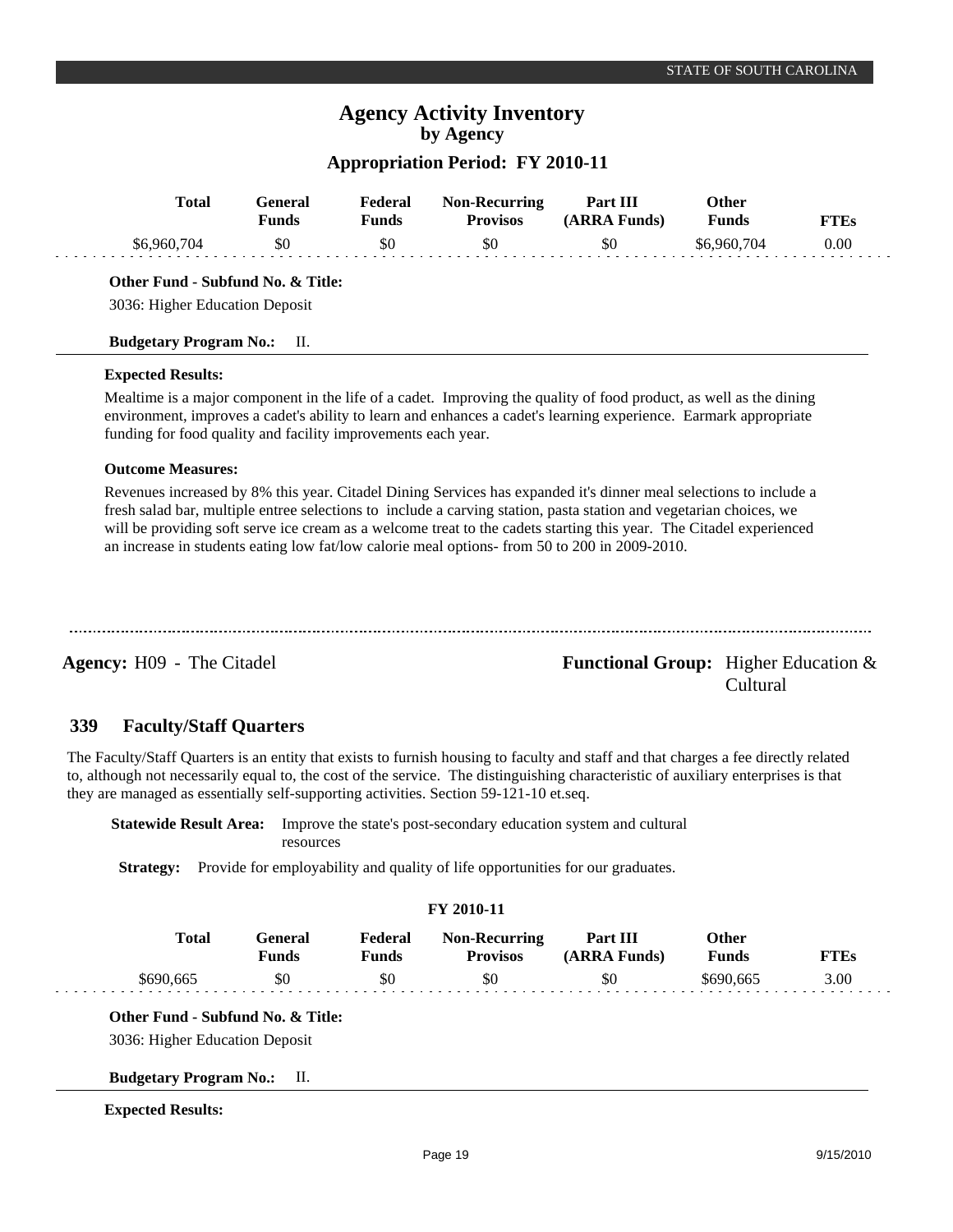The Corps of Cadets, The Citadel's primary student body, is full-time, residential, and lives under a strict 24-hour-aday, 7-days-a-week schedule. Faculty living on campus will provide, especially for the fourth class cadets, a sense of community that tempers the hectic life of a cadet. At least 30% of the permanent faculty and staff will live on campus. In periodic surveys, cadets will agree that having faculty living on campus has had a positive impact on their Citadel experience.

### **Outcome Measures:**

The renovation/maintenance of Faculty/Staff Quarters is limited to that which can be addressed through rents. One unit was converted to office space, reducing the rental revenue base. There were significantly more turnovers in Quarters in FY10 than prior years due to Federal home loan incentives. As units were vacated, most were prepared for new tenants and, as appropriate, rents increased. However, rents remain below market value for peninsula Charleston housing. An increase in the service fees paid by most residents was enacted to reflect increasing utilities, solid waste and pest control costs. However, some units realized a decrease in service fees, again based on actual expenses. Because of the restrictions of cadet life, especially for freshman cadets, having faculty live on campus is a priority for the College. At present, 41 of the approximately 160 permanent members of the faculty live in the campus' 100 units. The 24/7 environment of the campus also makes having select members of the staff living on campus critical. To that end, several members of the Information Technology Staff and the Commandant's Staff, including the Sexual Assault Prevention Coordinator, have moved on campus in the past several years.

**Agency:** H09 - The Citadel **Functional Group:** Higher Education & Cultural

#### **Infirmary 340**

The Infirmary is an entity that exists to furnish goods or services to students, faculty, or staff (the general public may be served incidentally by all auxiliary enterprises) and that charges a fee directly related to, although not necessarily equal to, the cost of the goods or service. The distinguishing characteristic of auxiliary enterprises is that they are managed as essentially selfsupporting activities. Section 59-121-10 et.seq.

**Statewide Result Area:** Improve the state's post-secondary education system and cultural resources

**Strategy:** Provide for an efficient and effective statewide Higher Education system through improved statewide planning.

### **FY 2010-11**

| <b>Total</b> | General<br>Funds | Federal<br>Funds | <b>Non-Recurring</b><br><b>Provisos</b> | Part III<br>(ARRA Funds) | Other<br>Funds | TTEs  |
|--------------|------------------|------------------|-----------------------------------------|--------------------------|----------------|-------|
|              | \$0              | 50               | \$0                                     | \$0                      | \$1,356,138    | 10.00 |

**Other Fund - Subfund No. & Title:**

3036: Higher Education Deposit

**Budgetary Program No.:** II.

**Expected Results:**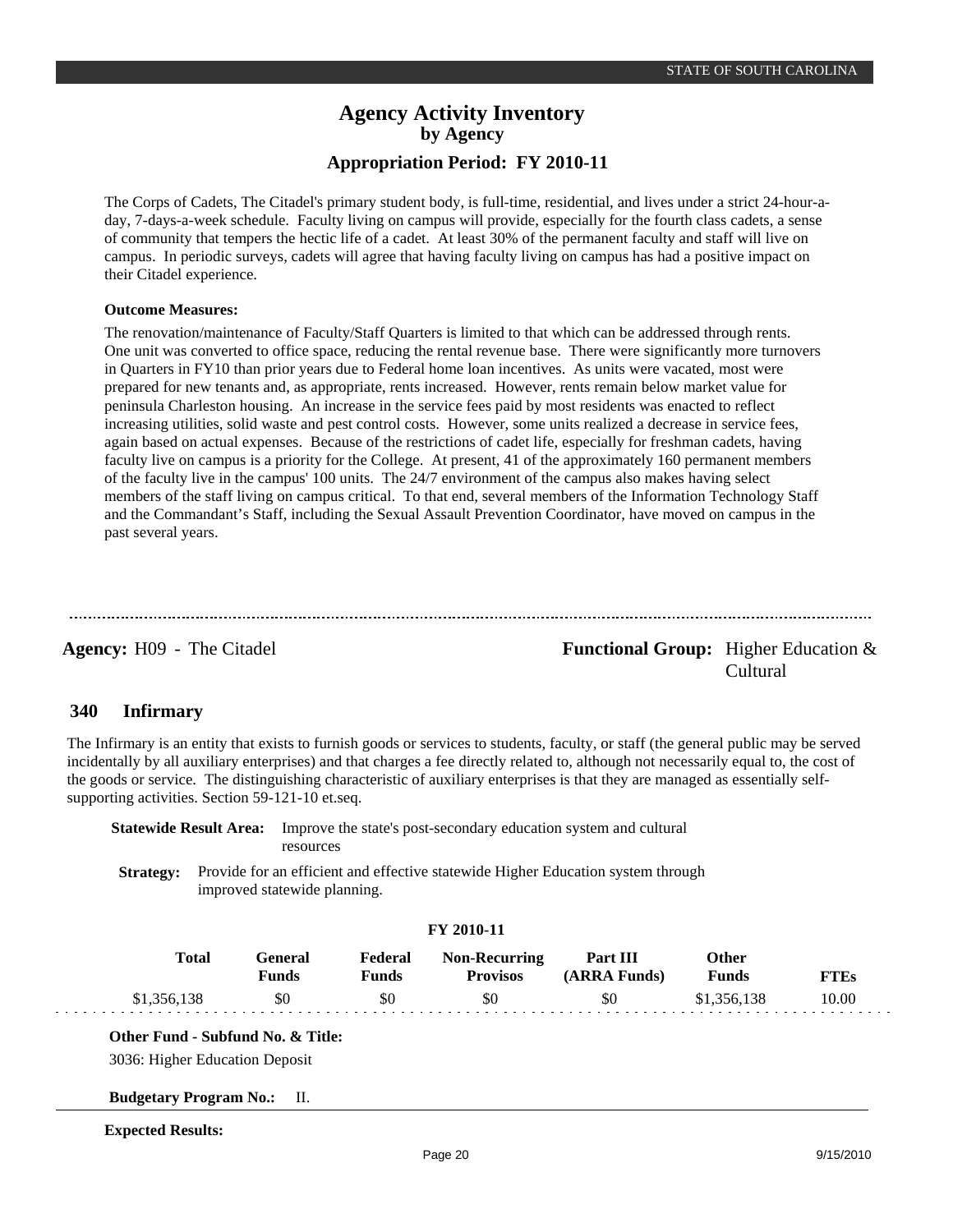The Infirmary will have over 70% of students reporting satisfaction with the services provided by the center. Over 70% of students will report satisfaction with doctor and nurse interactions. The majority of students will report that they experienced ease obtaining care. The Infirmary will receive no more than five cadet complaints per semester regarding patient care and service. Fifteen percent of the Corps of Cadets will be immunized against influenza annually. Ninety-five percent of all histories and physicals on incoming freshmen will be totally approved (no missing information) by matriculation day.

#### **Outcome Measures:**

All medical histories and physicals were completed on incoming freshmen by matriculation day. The influenza immunization goal of 300 shots was exceeded (over 500). Over 66% of seniors reported being very satisfied with Infirmary services and 72% reported being satisfied with doctor interactions. Over 60% of students reported high satisfaction with the ease of obtaining care.

### **Agency:** H09 - The Citadel **Functional Group:** Higher Education & Cultural

#### **Laundry/Dry Cleaning 341**

The Laundry/Dry Cleaning is an entity that exists to furnish goods or services to students, faculty, or staff (the general public may be served incidentally by all auxiliary enterprises) and that charges a fee directly related to, although not necessarily equal to, the cost of the goods or service. The distinguishing characteristic of auxiliary enterprises is that they are managed as essentially self-supporting activities. Section 59-121-10 et.seq.

**Statewide Result Area:** Improve the state's post-secondary education system and cultural resources

**Strategy:** Provide for employability and quality of life opportunities for our graduates.

|  | FY 2010-11 |  |
|--|------------|--|
|--|------------|--|

| <b>Total</b> | General<br><b>Funds</b> | Federal<br>Funds | <b>Non-Recurring</b><br><b>Provisos</b> | Part III<br>(ARRA Funds) | Other<br>Funds | TTEs |
|--------------|-------------------------|------------------|-----------------------------------------|--------------------------|----------------|------|
| \$1,136,914  | \$0                     | \$0              | \$0                                     | \$0                      | \$1,136,914    |      |

**Other Fund - Subfund No. & Title:** 3036: Higher Education Deposit

### **Budgetary Program No.:** II.

#### **Expected Results:**

Supervisors and staff will participate in at least one operational cross-training session per quarter to improve customer service and operational/technical skills. Laundry will be picked up from the barracks on a regular schedule and on time, then returned within three working days. Articles turned in for dry cleaning will be processed and returned to customer within three business days. There will be fewer than two significant complaints regarding the customer service skills of the staff submitted per semester. There will be fewer than five articles of clothing lost or damaged while under our care per semester. The Laundry/Dry Cleaners will generate a return in excess of \$30,000 to reinvest into the operation for use in upgrading equipment and for the improvement of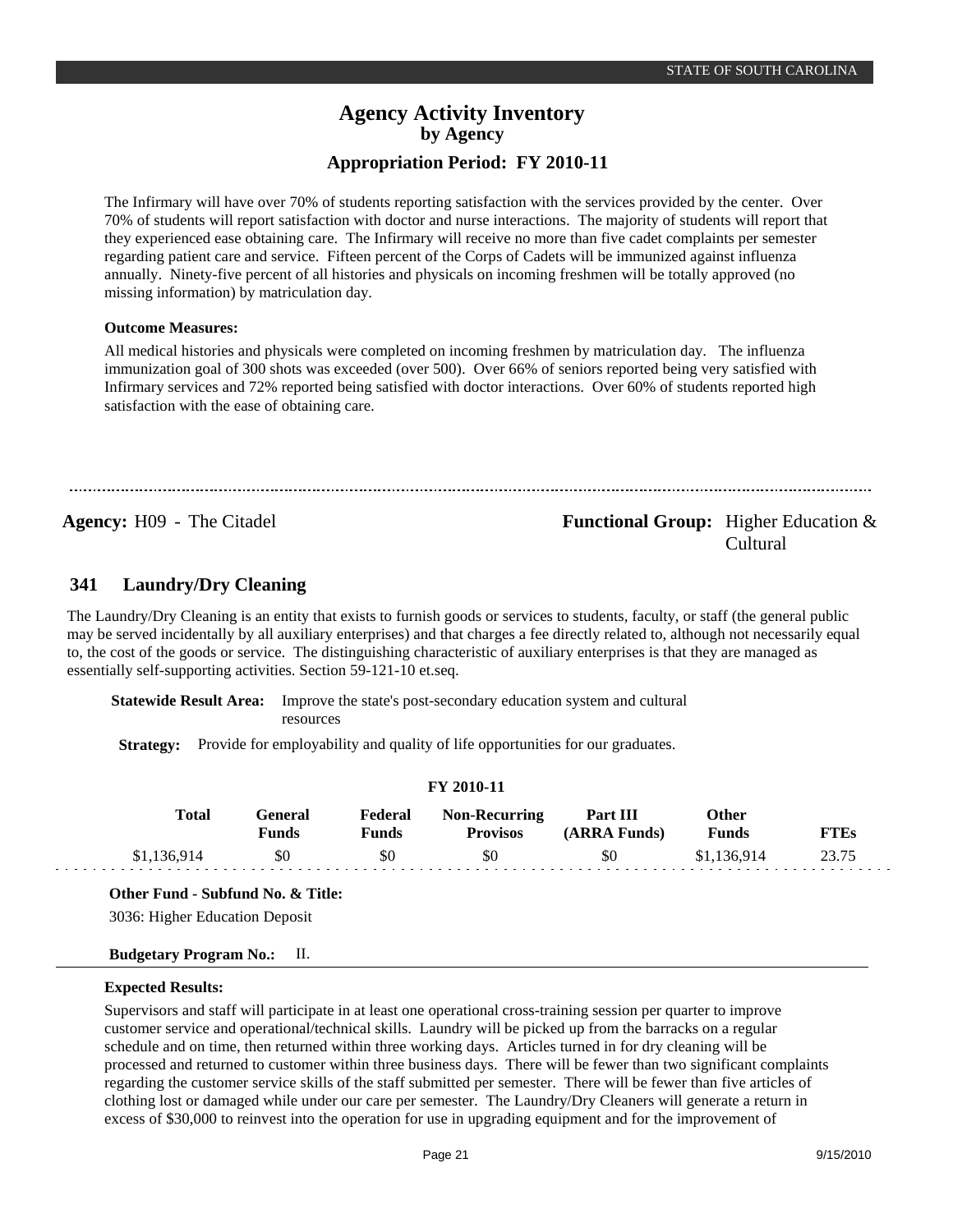working conditions. Daily average temperature at workstations will not exceed 95 degrees.

#### **Outcome Measures:**

Revenues from laundry and dry cleaning services increased 13.7% this year. The energy study was completed. HVAC replaced the ventilation and exhaust fans as recommended by the study.

**Agency:** H09 - The Citadel **Functional Group:** Functional Group: Higher Education & Cultural

#### **Tailor Shop 343**

The Tailor Shop is an entity that exists to furnish goods or services to students, faculty, or staff (the general public may be served incidentally by all auxiliary enterprises) and that charges a fee directly related to, although not necessarily equal to, the cost of the goods or service. The distinguishing characteristic of auxiliary enterprises is that they are managed as essentially self-supporting activities. Section 59-121-10 et.seq.

**Statewide Result Area:** Improve the state's post-secondary education system and cultural resources

**Strategy:** Provide for employability and quality of life opportunities for our graduates.

| T 1 2010-11 |             |                         |                  |                                         |                          |                       |       |  |
|-------------|-------------|-------------------------|------------------|-----------------------------------------|--------------------------|-----------------------|-------|--|
|             | Total       | General<br><b>Funds</b> | Federal<br>Funds | <b>Non-Recurring</b><br><b>Provisos</b> | Part III<br>(ARRA Funds) | Other<br><b>Funds</b> | FTEs  |  |
|             | \$1,444,021 | \$0                     | \$0              | \$0                                     | \$0                      | \$1,444,021           | 11.00 |  |

**FY 2010-11**

**Other Fund - Subfund No. & Title:**

3036: Higher Education Deposit

**Budgetary Program No.:** II.

### **Expected Results:**

Freshman cadets will be fitted with available uniforms by the end of their first week at The Citadel. There will be fewer than five significant complaints regarding the quality of the tailoring services provided. The Tailor Shop will generate revenues in excess of \$15,000 to reinvest into equipment maintenance and replacement.

### **Outcome Measures:**

The Tailor Shop expanded its services this year to include consulting services on the new Army uniforms being phased in for faculty and staff . The tailor shop reports achieving satisfaction goals. Summer storage increased significantly due to a larger Corps size. Storage solutions are being considered, including a conveyer system. All cadet, faculty and staff garment alterations were done within five to seven days. Implementation of a new embroidery machine this year was successful, resulting in increased product demand.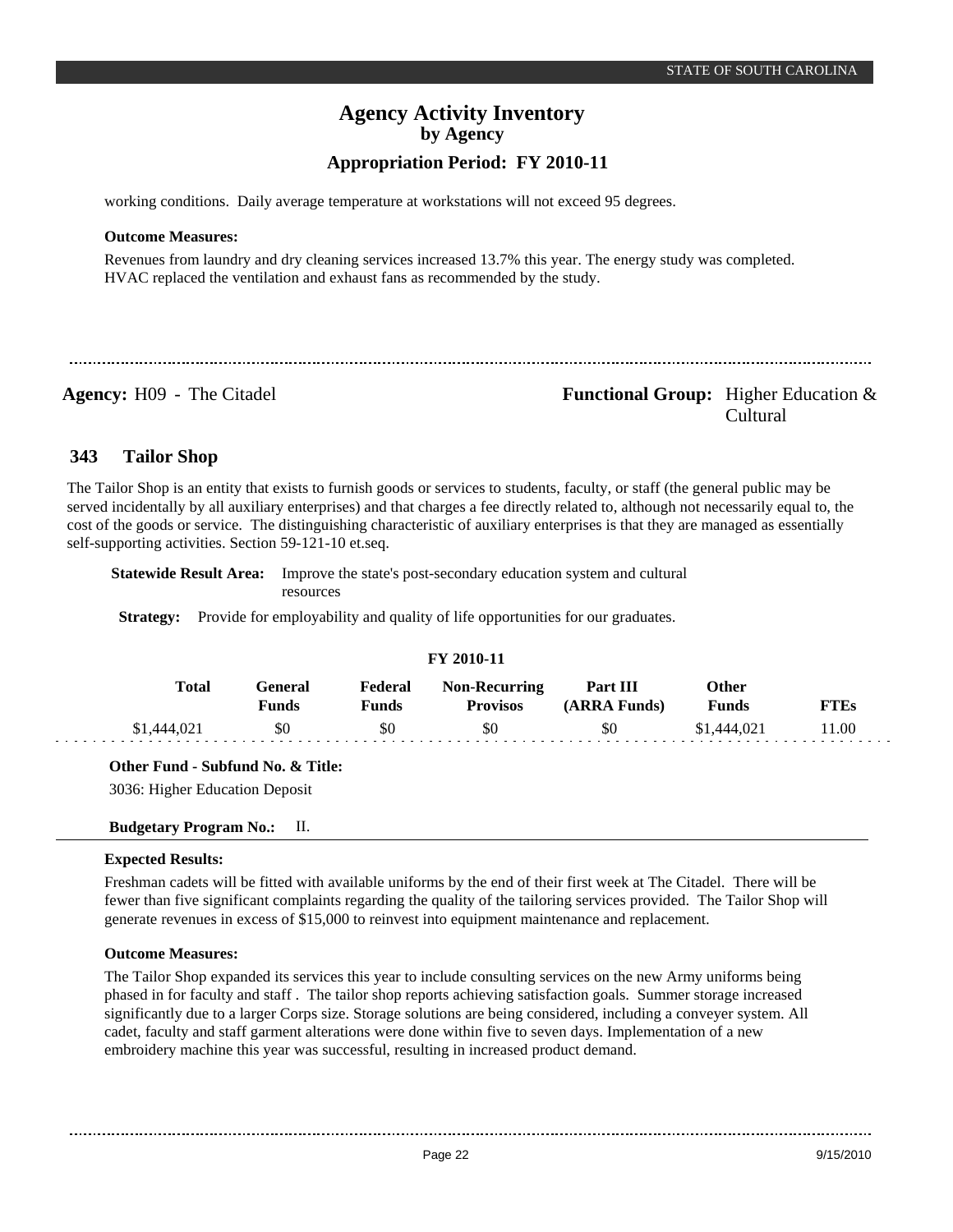### **Agency:** H09 - The Citadel **Functional Group:** Higher Education & Cultural

#### **Telephone 344**

The Telephone is an entity that exists to furnish goods or services to students, faculty, or staff (the general public may be served incidentally by all auxiliary enterprises) and that charges a fee directly related to, although not necessarily equal to, the cost of the goods or service. The distinguishing characteristic of auxiliary enterprises is that they are managed as essentially selfsupporting activities. Section 59-121-10 et.seq.

**Statewide Result Area:** Improve the state's post-secondary education system and cultural resources

**Strategy:** Provide for employability and quality of life opportunities for our graduates.

| FY 2010-11 |              |                         |                  |                                         |                          |                |      |
|------------|--------------|-------------------------|------------------|-----------------------------------------|--------------------------|----------------|------|
|            | <b>Total</b> | General<br><b>Funds</b> | Federal<br>Funds | <b>Non-Recurring</b><br><b>Provisos</b> | Part III<br>(ARRA Funds) | Other<br>Funds | FTEs |
|            | \$424        | \$0                     | \$0              | \$0                                     | \$0                      | \$424          | 0.00 |
|            |              |                         |                  |                                         |                          |                |      |

**Other Fund - Subfund No. & Title:**

3036: Higher Education Deposit

### **Budgetary Program No.:** II.

### **Expected Results:**

The Office of Telecommunications will respond to Customer Service Requests within 24 hours of receipt. The Citadel's Telephone Directory will be published by October 15 of each year. Training sessions will be conducted quarterly to reduce erroneous phone bill charges. Cadet voice mail accounts will be set up annually with less than a 5% error rate.

### **Outcome Measures:**

The Citadel Telephone Directory was published and delivered to the campus community on time at the end of September 2009. Telecommunications worked with the Commandant's Office to change cell phone policies for Cadets to allow them to use their cell phones as a substitute for land lines. The Citadel partnered with AT&T wireless to offer cadets, faculty, and staff discounts on services and devices. The new cadet cell phone program is called Mobile Campus.